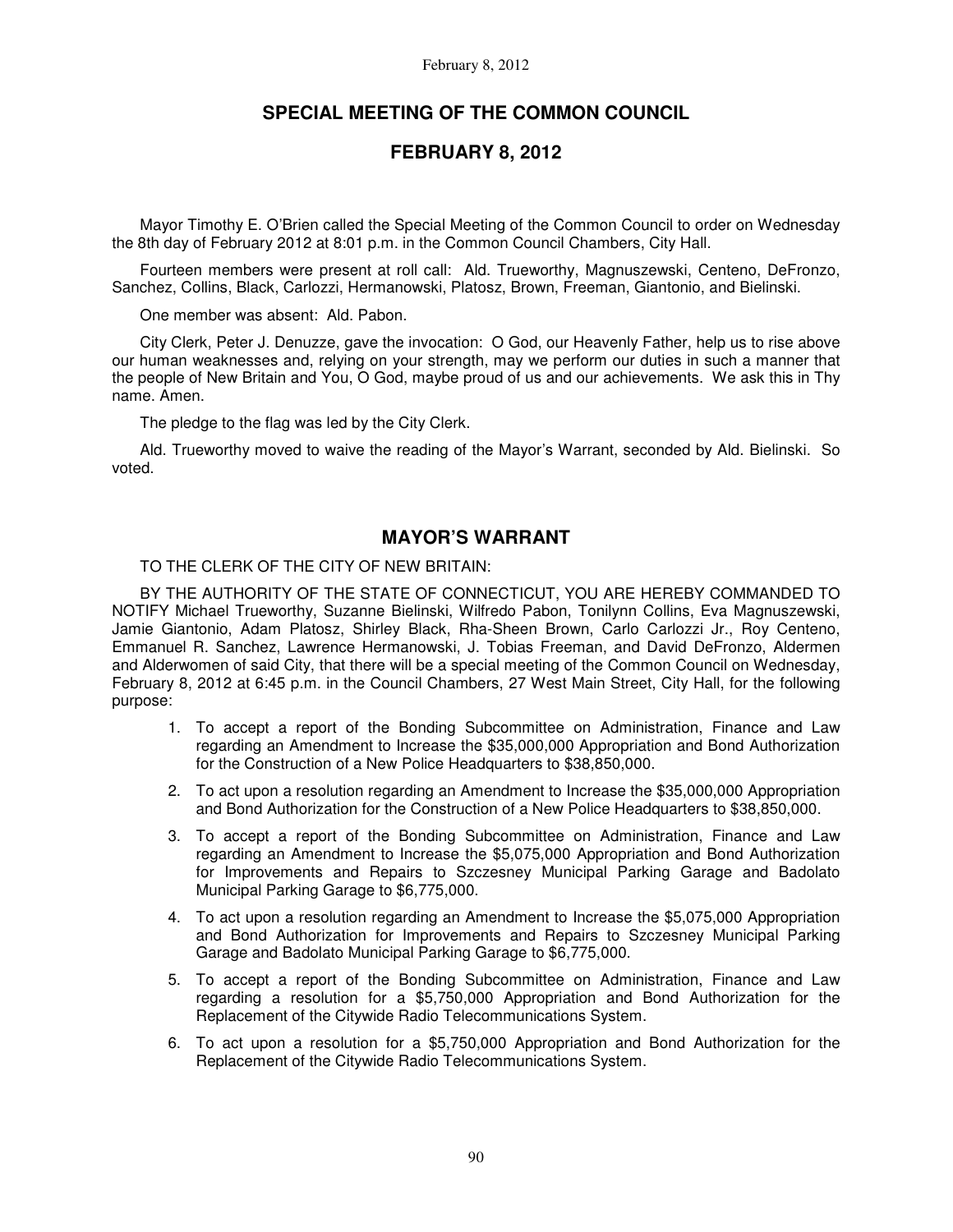- 7. To accept a report of the Bonding Subcommittee on Administration, Finance and Law regarding a resolution for a \$2,750,000 Appropriation and Bond Authorization for the Liabilities Associated with the Termination of a Forward Interest Rate Swap Agreement.
- 8. To act upon a resolution for a \$2,750,000 Appropriation and Bond Authorization for the Liabilities Associated with the Termination of a Forward Interest Rate Swap Agreement.

HEREOF FAIL NOT, but due service and return make according to law.

Dated at New Britain, this 2nd day of February, 2012.

Timothy E. O'Brien Jr. Mayor

# **REPORT OF THE BONDING COMMITTEE**

## **30892-2 RE: AMENDMENT TO INCREASE THE \$35,000,000 APPROPRIATION AND BOND AUTHORIZATION FOR THE CONSTRUCTION OF A NEW POLICE HEADQUARTERS TO \$38,850,000**

To His Honor, the Mayor, and the Common Council of the City of New Britain: the undersigned beg leave to report the following:

At a meeting of the Standing Bonding Subcommittee of the Committee on Administration, Finance and Law held on February 8, 2012 on a motion by Committee member Trueworthy and seconded by Committee member Bielinski, the following resolution was adopted: with Ald. Hermanowski opposed.

RESOLVED, that the Standing Bonding Subcommittee of the Committee on Administration, Finance and Law recommends to the Common Council that the resolution entitled "\$35,000,000 Appropriation and Bond Authorization for the Construction of a New Police Headquarters" adopted by the Common Council on February 24, 2010 under Item #30892-1, be amended to increase the sum appropriated and bonds authorized to \$38,850,000, and to read as follows:

"RESOLVED, by the Common Council of the City of New Britain on the recommendations of the Standing Bonding Subcommittee of the Committee on Administration, Finance and Law adopted at its meetings held on February 24, 2010 and February 8, 2012, that the sum of \$38,850,000 be appropriated for the construction of a new police headquarters (the "Project"). The Project includes planning, design, architectural and engineering services, construction costs, materials, equipment, furniture and fixtures, temporary and permanent financing costs and other costs related to the Project. To meet said appropriation and in lieu of a tax therefor, bonds, notes or temporary notes of the City be issued pursuant to Article XII of the City Charter and Chapter 109 of the Connecticut General Statutes, as amended, or any other provision of law thereto enabling, in an amount not to exceed \$38,850,000 or so much thereof as may be necessary after deducting grants or other sources of funds available for the project.

BE IT FURTHER RESOLVED, that the Standing Bonding Subcommittee of the Committee on Administration, Finance and Law recommends to the Common Council that the City hereby declares its official intent under Treasury Regulation Section 1.150-2 of the Internal Revenue Code of 1986, as amended, that project costs may be paid from temporary advances of available funds and that the City reasonably expects to reimburse any such advances from the proceeds of borrowings in an aggregate principal amount not in excess of the amount of borrowing authorized for the project; that the Mayor and Treasurer are authorized to bind the City pursuant to such representations and agreements as they deem necessary or advisable in order to ensure and maintain the continued exemption from Federal income taxation of interest on the bonds, notes or temporary notes authorized by this resolution, if issued on a tax-exempt basis, including covenants to pay rebates of investment earnings to the United States in future years. While it is anticipated that the bonds or notes will qualify as tax exempt bonds, the Mayor and the Treasurer are authorized, upon the advice of bond counsel, to issue all or any portion of the bonds or notes as bonds or notes the interest on which is includable in the gross income of the owners thereof for federal income tax purposes and it is hereby found and determined that the issuance of any such bonds or notes is in the public interest.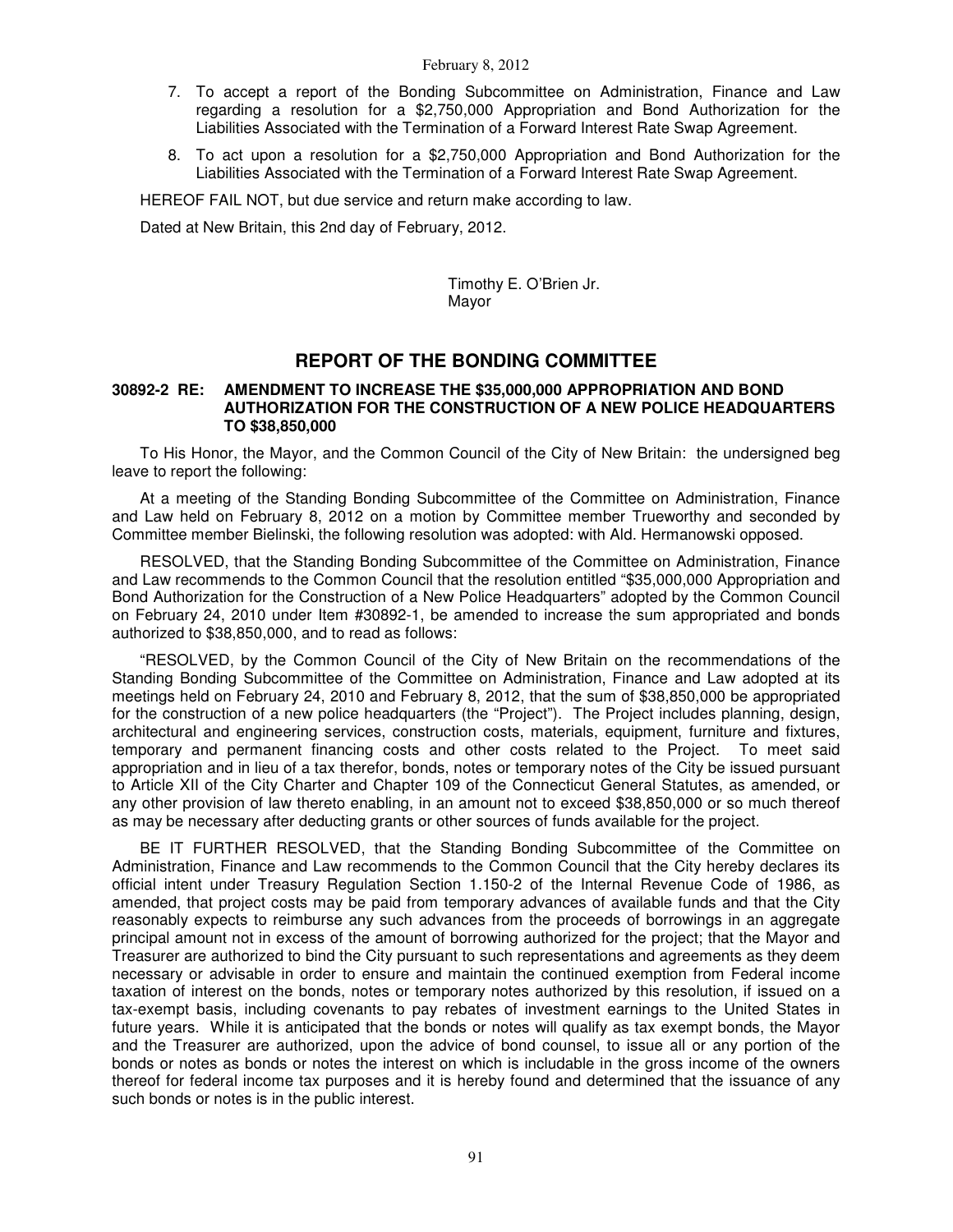BE IT FURTHER RESOLVED, that the Standing Bonding Subcommittee of the Committee on Administration, Finance and Law recommends to the Common Council that the bonds or notes may be sold in a single issue or may be consolidated with other authorized but unissued bonds or notes of the City. The bonds or notes shall be issued in fully registered form, be executed in the name and on behalf of the City by the facsimile or manual signatures of the Mayor and the Treasurer, bear the City seal or a facsimile thereof, be certified and payable at a bank or trust company designated by the Mayor and the Treasurer which bank or trust company may also be designated as the registrar and transfer agent, and be approved as to their legality by Bond Counsel to the City. The bonds or notes may be issued in one or more series, shall bear such rate or rates of interest, and be issued in book entry form. The bonds or notes shall be general obligations of the City and each of the bonds or notes shall recite that every requirement of law relating to its issue has been duly complied with, that such bonds or notes are within every debt and other limit prescribed by law, and that the full faith and credit of the City are pledged to the payment of the principal thereof and interest thereon. The aggregate principal amount of bonds or notes to be issued, the annual installments of principal, redemption provisions, if any, the date, interest rate or rates, form and manner of sale, time of issuance and sale, designation, price, maturities, and other terms, details and particulars of such bonds or notes shall be determined by the Mayor and the Treasurer.

BE IT FURTHER RESOLVED, that the Standing Bonding Subcommittee of the Committee on Administration, Finance and Law recommends to the Common Council that the Mayor and Treasurer are authorized to issue temporary notes in anticipation of the receipt of the proceeds of said bonds or notes and the receipt of any federal, state or other grant-in-aid for the project. The notes shall be executed in the name and on behalf of the City by the facsimile or manual signatures of the Mayor and the Treasurer, bear the City seal or a facsimile thereof, be certified and payable at a bank or trust company designated by the Mayor and the Treasurer which bank or trust company may also be designated as the registrar and transfer agent, and be approved as to their legality by Bond Counsel to the City. The notes shall be issued with maturity dates in accordance with the Connecticut General Statutes, as amended. The notes shall be general obligations of the City and each of the bonds shall recite that every requirement of law relating to its issue has been duly complied with, that such notes are within every debt and other limit prescribed by law, and that the full faith and credit of the City are pledged to the payment of the principal thereof and interest thereon. The net interest cost on such notes, including renewals thereof, and the expense of preparing, issuing, and marketing such notes, to the extent paid from the proceeds from the issuance of bonds or notes, shall be included as a cost of the project.

BE IT FURTHER RESOLVED, that the Standing Bonding Subcommittee of the Committee on Administration, Finance and Law recommends to the Common Council that the bonds, notes or temporary notes may be sold by the Mayor and Treasurer in a public sale, sealed proposal or a negotiated underwriting and the Mayor and the Treasurer are authorized to select the underwriter or underwriters and to enter into, execute and deliver on behalf of the City a contract of purchase for such bonds, notes or temporary notes on such terms and conditions as they shall determine.

BE IT FURTHER RESOLVED, that the Standing Bonding Subcommittee of the Committee on Administration, Finance and Law recommends to the Common Council that the Mayor and the Treasurer are hereby authorized, on behalf of the City, to enter into agreements or otherwise covenant for the benefit of bondholders to provide information on an annual or other periodic basis to the Municipal Securities Rulemaking Board or any other municipal securities information repositories or state based information repositories (the "Repositories") and to provide notices to the Repositories of material events as enumerated in Securities and Exchange Commission Exchange Act Rule 15c2-12, as amended, as may be necessary, appropriate or desirable to effect the sale of the bonds, notes or temporary authorized by this resolution. Any agreements or representations to provide information to Repositories made prior hereto are hereby confirmed, ratified and approved.

BE IT FURTHER RESOLVED, that the Standing Bonding Subcommittee of the Committee on Administration, Finance and Law recommends to the Common Council that the Mayor and the Treasurer are further authorized to enter into, execute and deliver, on behalf of the City, any agreements they deem reasonable or necessary to provide credit enhancement to the bonds, notes or temporary notes. The Mayor and the Treasurer are further authorized to appoint a certifying agent, paying agent, transfer agent, registrar, interest rate advisor, trustee and such other advisers and consultants as they may deem necessary or desirable, and to execute and deliver on behalf of the City any and all tax regulatory, credit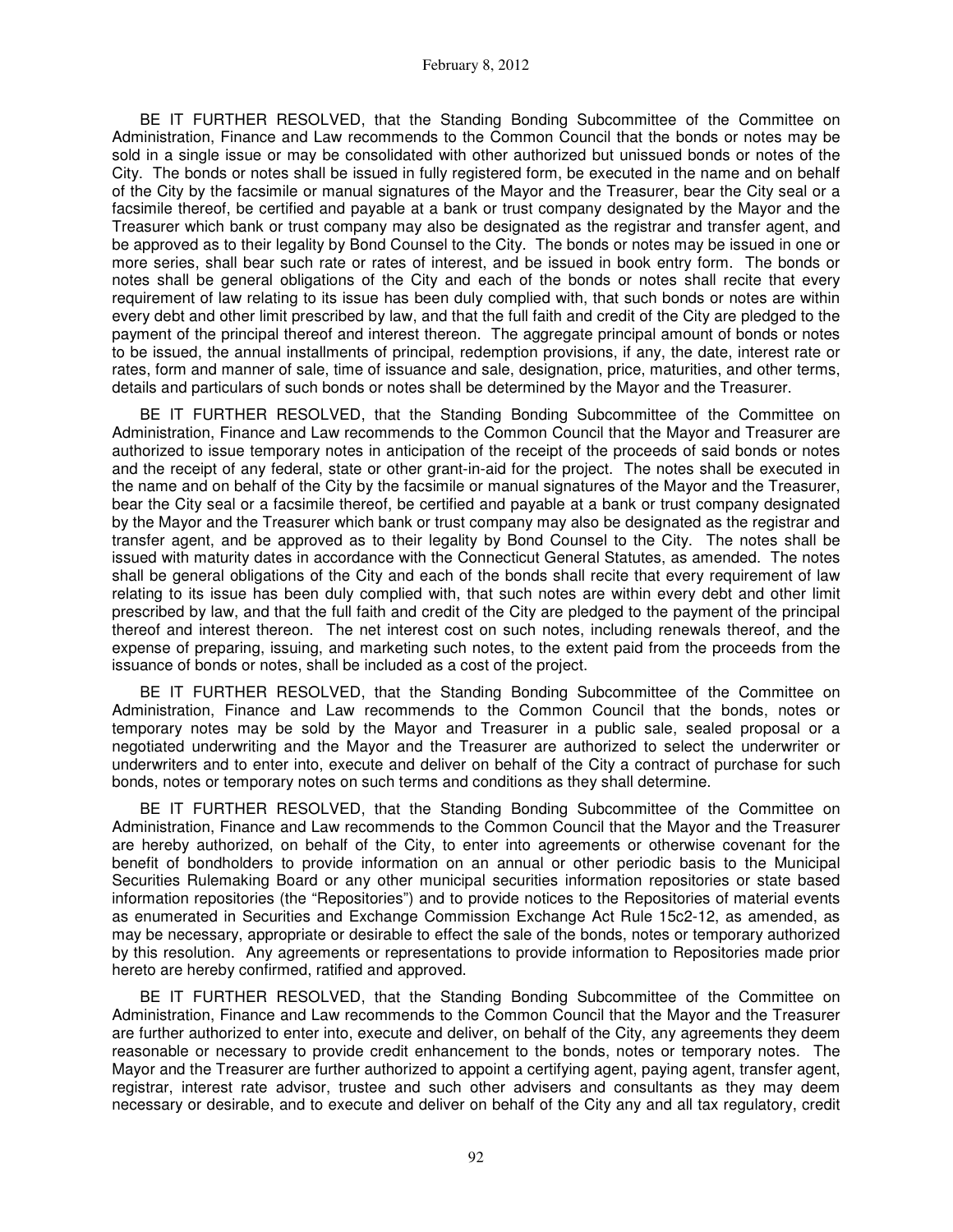enhancement, continuing disclosure, security, letter of representation or other agreements they deem necessary to provide for the issuance of such bonds, notes or temporary notes.

BE IT FURTHER RESOLVED, that the Standing Bonding Subcommittee of the Committee on Administration, Finance and Law recommends to the Common Council that the Mayor, Treasurer and other City officials and employees are authorized to apply for and accept and federal, state or other grants-in-aid for the project, and to take all actions necessary and proper to carry out the project and to issue the bonds, notes or temporary notes to finance the appropriation."

> Alderman Carlo Carlozzi, Jr. Chairman, Bonding Subcommittee of the Committee on Administration, Finance and Law

Ald. Trueworthy moved to accept, seconded by Ald. Bielinski. Report accepted with Ald. Hermanowsk8i opposed. Approved by Mayor Timothy O'Brien Jr. the 13th day of February 2012.

## **RESOLUTION**

## **30892-3 RE: AMENDMENT TO INCREASE THE \$35,000,000 APPROPRIATION AND BOND AUTHORIZATION FOR THE CONSTRUCTION OF A NEW POLICE HEADQUARTERS TO \$38,850,000**

To His Honor, the Mayor, and the Common Council of the City of New Britain: the undersigned beg leave to recommend the adoption of the following:

At a meeting of the Common Council held on February 8, 2012 on a motion by Council member Trueworthy and seconded by Council member Bielinski the following resolution was adopted with Ald. Hermanowski opposed.

RESOLVED, by the Common Council of the City of New Britain on the recommendation of the Standing Bonding Subcommittee of the Committee on Administration, Finance and Law adopted at its meeting held on February 8, 2012, that the resolution entitled "\$35,000,000 Appropriation and Bond Authorization for the Construction of a New Police Headquarters" adopted by the Common Council on February 24, 2010 under Item #30892-1, on the recommendation of the Standing Bonding Subcommittee of the Committee on Administration, Finance and Law adopted at its meeting held on February 24, 2010, be amended to increase the sum appropriated and bonds authorized to \$38,850,000 and to read as follows:

"RESOLVED, that the sum of \$38,850,000 be appropriated for the construction of a new police headquarters (the "Project") The Project includes planning, design, architectural and engineering services, construction costs, materials, equipment, furniture and fixtures, temporary and permanent financing costs and other costs related to the Project. To meet said appropriation and in lieu of a tax therefor, bonds, notes or temporary notes of the City be issued pursuant to Article XII of the City Charter and Chapter 109 of the Connecticut General Statutes, as amended, or any other provision of law thereto enabling, in an amount not to exceed \$38,850,000 or so much thereof as may be necessary after deducting grants or other sources of funds available for the project.

BE IT FURTHER RESOLVED, that the City hereby declares its official intent under Treasury Regulation Section 1.150-2 of the Internal Revenue Code of 1986, as amended, that project costs may be paid from temporary advances of available funds and that the City reasonably expects to reimburse any such advances from the proceeds of borrowings in an aggregate principal amount not in excess of the amount of borrowing authorized for the project; that the Mayor and Treasurer are authorized to bind the City pursuant to such representations and agreements as they deem necessary or advisable in order to ensure and maintain the continued exemption from Federal income taxation of interest on the bonds, notes or temporary notes authorized by this resolution, if issued on a tax-exempt basis, including covenants to pay rebates of investment earnings to the United States in future years. While it is anticipated that the bonds or notes will qualify as tax exempt bonds, the Mayor and the Treasurer are authorized, upon the advice of bond counsel, to issue all or any portion of the bonds or notes as bonds or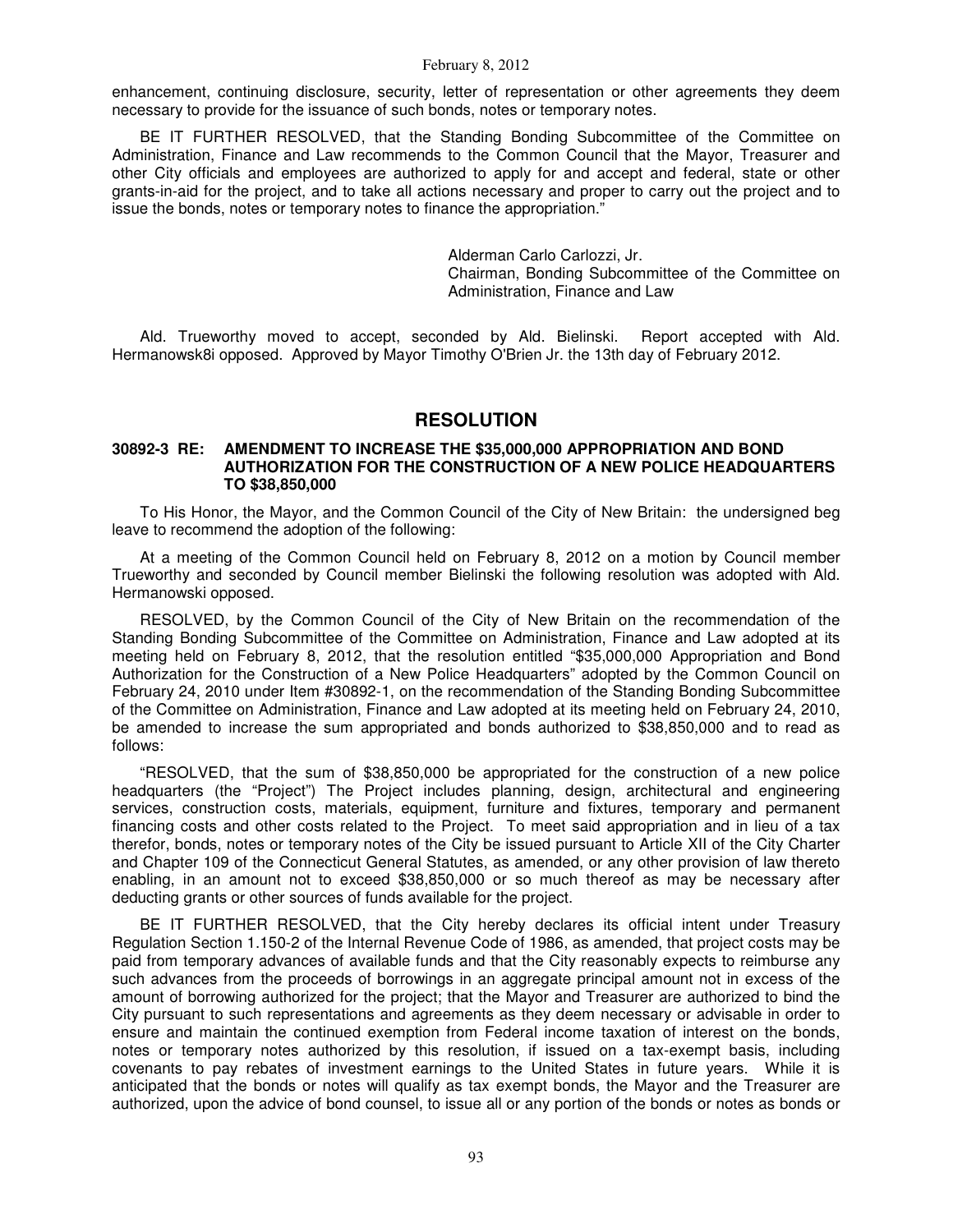notes the interest on which is includable in the gross income of the owners thereof for federal income tax purposes and it is hereby found and determined that the issuance of any such bonds or notes is in the public interest.

BE IT FURTHER RESOLVED, that the bonds or notes may be sold in a single issue or may be consolidated with other authorized but unissued bonds or notes of the City. The bonds or notes shall be issued in fully registered form, be executed in the name and on behalf of the City by the facsimile or manual signatures of the Mayor and the Treasurer, bear the City seal or a facsimile thereof, be certified and payable at a bank or trust company designated by the Mayor and the Treasurer which bank or trust company may also be designated as the registrar and transfer agent, and be approved as to their legality by Bond Counsel to the City. The bonds or notes may be issued in one or more series, shall bear such rate or rates of interest, and be issued in book entry form. The bonds or notes shall be general obligations of the City and each of the bonds or notes shall recite that every requirement of law relating to its issue has been duly complied with, that such bonds or notes are within every debt and other limit prescribed by law, and that the full faith and credit of the City are pledged to the payment of the principal thereof and interest thereon. The aggregate principal amount of bonds or notes to be issued, the annual installments of principal, redemption provisions, if any, the date, interest rate or rates, form and manner of sale, time of issuance and sale, designation, price, maturities, and other terms, details and particulars of such bonds or notes shall be determined by the Mayor and the Treasurer.

BE IT FURTHER RESOLVED, that the Mayor and Treasurer are authorized to issue temporary notes in anticipation of the receipt of the proceeds of said bonds or notes and the receipt of any federal, state or other grant-in-aid for the project. The notes shall be executed in the name and on behalf of the City by the facsimile or manual signatures of the Mayor and the Treasurer, bear the City seal or a facsimile thereof, be certified and payable at a bank or trust company designated by the Mayor and the Treasurer which bank or trust company may also be designated as the registrar and transfer agent, and be approved as to their legality by Bond Counsel to the City. The notes shall be issued with maturity dates in accordance with the Connecticut General Statutes, as amended. The notes shall be general obligations of the City and each of the bonds shall recite that every requirement of law relating to its issue has been duly complied with, that such notes are within every debt and other limit prescribed by law, and that the full faith and credit of the City are pledged to the payment of the principal thereof and interest thereon. The net interest cost on such notes, including renewals thereof, and the expense of preparing, issuing, and marketing such notes, to the extent paid from the proceeds from the issuance of bonds or notes, shall be included as a cost of the project.

BE IT FURTHER RESOLVED, that the bonds, notes or temporary notes may be sold by the Mayor and Treasurer in a public sale, sealed proposal or a negotiated underwriting and the Mayor and the Treasurer are authorized to select the underwriter or underwriters and to enter into, execute and deliver on behalf of the City a contract of purchase for such bonds, notes or temporary notes on such terms and conditions as they shall determine.

BE IT FURTHER RESOLVED, that the Mayor and the Treasurer are hereby authorized, on behalf of the City, to enter into agreements or otherwise covenant for the benefit of bondholders to provide information on an annual or other periodic basis to the Municipal Securities Rulemaking Board or any other municipal securities information repositories or state based information repositories (the "Repositories") and to provide notices to the Repositories of material events as enumerated in Securities and Exchange Commission Exchange Act Rule 15c2-12, as amended, as may be necessary, appropriate or desirable to effect the sale of the bonds, notes or temporary authorized by this resolution. Any agreements or representations to provide information to Repositories made prior hereto are hereby confirmed, ratified and approved.

BE IT FURTHER RESOLVED, that the Mayor and the Treasurer are further authorized to enter into, execute and deliver, on behalf of the City, any agreements they deem reasonable or necessary to provide credit enhancement to the bonds, notes or temporary notes. The Mayor and the Treasurer are further authorized to appoint a certifying agent, paying agent, transfer agent, registrar, interest rate advisor, trustee and such other advisers and consultants as they may deem necessary or desirable, and to execute and deliver on behalf of the City any and all tax regulatory, credit enhancement, continuing disclosure, security, letter of representation or other agreements they deem necessary to provide for the issuance of such bonds, notes or temporary notes.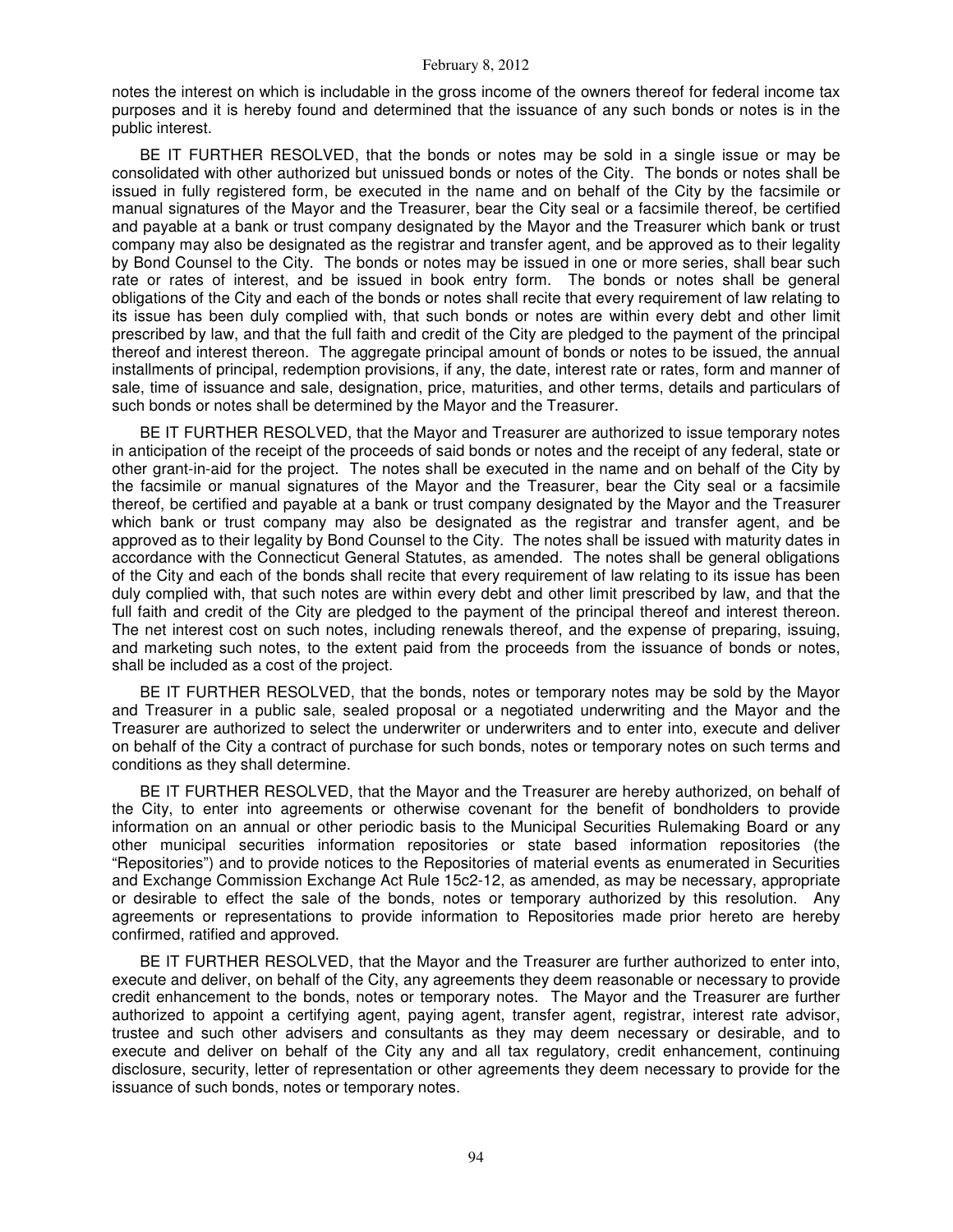BE IT FURTHER RESOLVED, that the Mayor, Treasurer and other City officials and employees are authorized to apply for and accept and federal, state or other grants-in-aid for the project, and to take all actions necessary and proper to carry out the project and to issue the bonds, notes or temporary notes to finance the appropriation."

## Alderman Michael W. Trueworthy

Ald. Trueworthy moved to accept and adopt, seconded by Ald. Bielinski. Roll call vote – 13 in favor, 1 opposed. IN FAVOR: Ald. Trueworthy, Magnuszewski, Centeno, DeFronzo, Sanchez, Collins, Black, Carlozzi, Platosz, Brown, Freeman, Giantonio and Bielinski. OPPOSED: Ald. Hermanowski. Approved by Mayor Timothy O'Brien Jr. the 13th day of February 2012.

# **REPORT OF THE BONDING COMMITTEE**

## **29559-4 RE: AMENDMENT TO INCREASE THE \$5,075,000 APPROPRIATION AND BOND AUTHORIZATION FOR IMPROVEMENTS AND REPAIRS TO SZCZESNEY MUNICIPAL PARKING GARAGE AND BADOLATO MUNICIPAL PARKING GARAGE TO \$6,775,000**

To His Honor, the Mayor, and the Common Council of the City of New Britain: the undersigned beg leave to report the following:

At a meeting of the Standing Bonding Subcommittee of the Committee on Administration, Finance and Law ("Bonding Subcommittee") held on February 8, 2012 on a motion by Committee member Trueworthy and seconded by Committee member Bielinski, the following resolution was adopted:

RESOLVED, that the Standing Bonding Subcommittee of the Committee on Administration, Finance and Law of the City of New Britain recommends to the Common Council that the resolution entitled "\$5,075,000 Appropriation and Bond Authorization for Improvements and Repairs to Szczesney Municipal Parking Garage and Badolato Municipal Parking Garage" adopted by the Common Council on April 11, 2007 under Item #29559-1, on the recommendation of the Standing Bonding Subcommittee of the Committee on Administration, Finance and Law adopted at its meeting held on April 11, 2007; amended by the Common Council on September 26, 2007 under Item #29559-3, on the recommendation of the Standing Bonding Subcommittee of the Committee on Administration, Finance and Law adopted at its meeting held on September 17, 2007; and amended by the Common Council on March 12, 2008 under Item #30026-1, on the recommendation of the Standing Bonding Subcommittee of the Committee on Administration, Finance and Law adopted at its meeting held on March 12, 2008; be further amended to increase the sum appropriated and the bonds authorized to \$6,775,000, and to read as follows:

"RESOLVED, by the Common Council of the City of New Britain on the recommendation of the Standing Bonding Subcommittee of the Committee on Administration, Finance and Law adopted at its meetings held on March 22, 2007, September 17, 2007, March 12, 2008 and February 8, 2012, that the sum of \$6,775,000 be appropriated for costs related to improvements and repairs to Szczesney Municipal Parking Garage and Badolato Municipal Parking Garage, including without limitation, costs for concrete repairs, waterproofing repairs, architectural upgrades and repairs, electrical upgrades and repairs, plumbing/mechanical upgrades and repairs, revenue controls, elevator repairs, security system upgrades, costs for City Hall security, costs for minor capital repairs to the Linda A. Blogoslawski Parking Garage, temporary and permanent financing costs and other costs related to the project, and to meet said appropriation and in lieu of a tax therefor, bonds, notes or temporary notes of the City be issued pursuant to Article XII of the City Charter and Chapter 109 of the Connecticut General Statutes, as amended, or any other provision of law thereto enabling, in an amount not to exceed \$6,775,000 or so much thereof as may be necessary after deducting grants or other sources of funds available for the project.

BE IT FURTHER RESOLVED, that the City hereby declares its official intent under Treasury Regulation Section 1.150-2 of the Internal Revenue Code of 1986, as amended, that project costs may be paid from temporary advances of available funds and that the City reasonably expects to reimburse any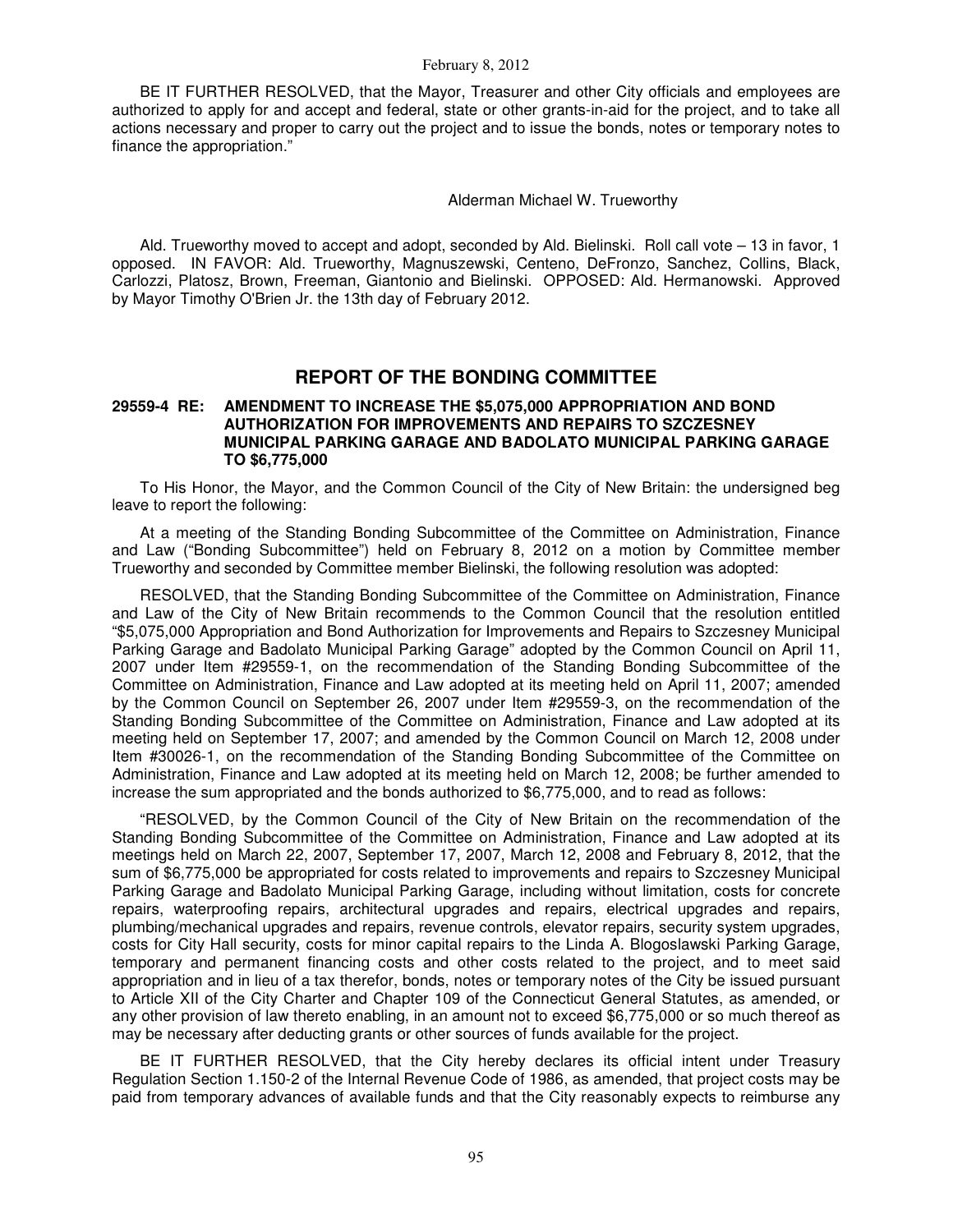such advances from the proceeds of borrowings in an aggregate principal amount not in excess of the amount of borrowing authorized for the project; that the Mayor and Treasurer are authorized to bind the City pursuant to such representations and agreements as they deem necessary or advisable in order to ensure and maintain the continued exemption from Federal income taxation of interest on the bonds, notes or temporary notes authorized by this resolution, if issued on a tax-exempt basis, including covenants to pay rebates of investment earnings to the United States in future years. While it is anticipated that the bonds or notes will qualify as tax exempt bonds, the Mayor and the Treasurer are authorized, upon the advice of bond counsel, to issue all or any portion of the bonds or notes as bonds or notes the interest on which is includable in the gross income of the owners thereof for federal income tax purposes and it is hereby found and determined that the issuance of any such bonds or notes is in the public interest.

BE IT FURTHER RESOLVED, that the bonds or notes may be sold in a single issue or may be consolidated with other authorized but unissued bonds or notes of the City. The bonds or notes shall be issued in fully registered form, be executed in the name and on behalf of the City by the facsimile or manual signatures of the Mayor and the Treasurer, bear the City seal or a facsimile thereof, be certified and payable at a bank or trust company designated by the Mayor and the Treasurer which bank or trust company may also be designated as the registrar and transfer agent, and be approved as to their legality by Bond Counsel to the City. The bonds or notes may be issued in one or more series, shall bear such rate or rates of interest, and be issued in book entry form. The bonds or notes shall be general obligations of the City and each of the bonds or notes shall recite that every requirement of law relating to its issue has been duly complied with, that such bonds or notes are within every debt and other limit prescribed by law, and that the full faith and credit of the City are pledged to the payment of the principal thereof and interest thereon. The aggregate principal amount of bonds or notes to be issued, the annual installments of principal, redemption provisions, if any, the date, interest rate or rates, form and manner of sale, time of issuance and sale, designation, price, maturities, and other terms, details and particulars of such bonds or notes shall be determined by the Mayor and the Treasurer.

BE IT FURTHER RESOLVED, that the Mayor and Treasurer are authorized to issue temporary notes in anticipation of the receipt of the proceeds of said bonds or notes and the receipt of any federal, state or other grant-in-aid for the project. The notes shall be executed in the name and on behalf of the City by the facsimile or manual signatures of the Mayor and the Treasurer, bear the City seal or a facsimile thereof, be certified and payable at a bank or trust company designated by the Mayor and the Treasurer which bank or trust company may also be designated as the registrar and transfer agent, and be approved as to their legality by Bond Counsel to the City. The notes shall be issued with maturity dates in accordance with the Connecticut General Statutes, as amended. The notes shall be general obligations of the City and each of the bonds shall recite that every requirement of law relating to its issue has been duly complied with, that such notes are within every debt and other limit prescribed by law, and that the full faith and credit of the City are pledged to the payment of the principal thereof and interest thereon. The net interest cost on such notes, including renewals thereof, and the expense of preparing, issuing, and marketing such notes, to the extent paid from the proceeds from the issuance of bonds or notes, shall be included as a cost of the project.

BE IT FURTHER RESOLVED, that the bonds, notes or temporary notes may be sold by the Mayor and Treasurer in a public sale, sealed proposal or a negotiated underwriting and the Mayor and the Treasurer are authorized to select the underwriter or underwriters and to enter into, execute and deliver on behalf of the City a contract of purchase for such bonds, notes or temporary notes on such terms and conditions as they shall determine.

BE IT FURTHER RESOLVED, that the Mayor and the Treasurer are hereby authorized, on behalf of the City, to enter into agreements or otherwise covenant for the benefit of bondholders to provide information on an annual or other periodic basis to the Municipal Securities Rulemaking Board or any other municipal securities information repositories or state based information repositories (the "Repositories") and to provide notices to the Repositories of material events as enumerated in Securities and Exchange Commission Exchange Act Rule 15c2-12, as amended, as may be necessary, appropriate or desirable to effect the sale of the bonds, notes or temporary authorized by this resolution. Any agreements or representations to provide information to Repositories made prior hereto are hereby confirmed, ratified and approved.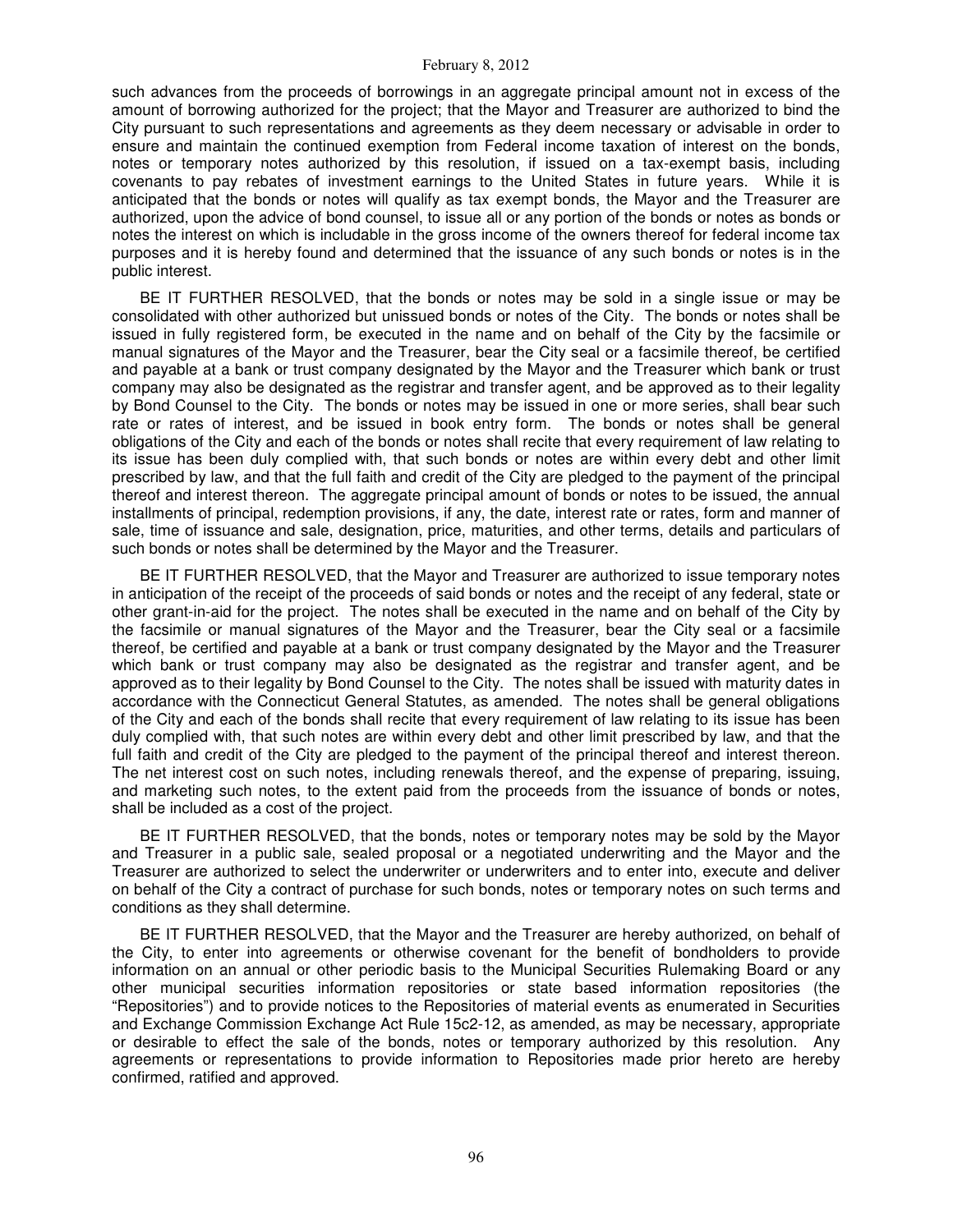BE IT FURTHER RESOLVED, that the Mayor and the Treasurer are further authorized to enter into, execute and deliver, on behalf of the City, any agreements they deem reasonable or necessary to provide credit enhancement to the bonds, notes or temporary notes. The Mayor and the Treasurer are further authorized to appoint a certifying agent, paying agent, transfer agent, registrar, interest rate advisor, trustee and such other advisers and consultants as they may deem necessary or desirable, and to execute and deliver on behalf of the City any and all tax regulatory, credit enhancement, continuing disclosure, security, letter of representation or other agreements they deem necessary to provide for the issuance of such bonds, notes or temporary notes.

BE IT FURTHER RESOLVED, that the Mayor, Treasurer and other City officials and employees are authorized to apply for and accept and federal, state or other grants-in-aid for the project, and to take all actions necessary and proper to carry out the project and to issue the bonds, notes or temporary notes to finance the appropriation."

> Alderman Carlo Carlozzi, Jr. Chairman, Bonding Subcommittee of the Committee on Administration, Finance and Law

Ald. Trueworthy moved to accept, seconded by Ald. Collins. So voted. Approved by Mayor Timothy O'Brien Jr. the 13th day of February 2012.

# **RESOLUTION**

## **29559-5 RE: AMENDMENT TO INCREASE THE \$5,075,000 APPROPRIATION AND BOND AUTHORIZATION FOR IMPROVEMENTS AND REPAIRS TO SZCZESNEY MUNICIPAL PARKING GARAGE AND BADOLATO MUNICIPAL PARKING GARAGE TO \$6,775,000**

To His Honor, the Mayor, and the Common Council of the City of New Britain: the undersigned beg leave to recommend the adoption of the following:

At a meeting of the Common Council held on February 8, 2012 on a motion by Council member Trueworthy and seconded by Council member Bielinski the following resolution was adopted:

RESOLVED, by the Common Council of the City of New Britain on the recommendation of the Standing Bonding Subcommittee of the Committee on Administration, Finance and Law adopted at its meeting held on February 8, 2012, that the resolution entitled "\$5,075,000 Appropriation and Bond Authorization for Improvements and Repairs to Szczesney Municipal Parking Garage and Badolato Municipal Parking Garage" adopted by the Common Council on April 11, 2007 under Item #29559-1, on the recommendation of the Standing Bonding Subcommittee of the Committee on Administration, Finance and Law adopted at its meeting April 11, 2007; amended by the Common Council on September 26, 2007 under Item #29559-3, on the recommendation of the Standing Bonding Subcommittee of the Committee on Administration, Finance and Law adopted at its meeting held on September 17, 2007; and amended by the Common Council on March 12, 2008 under Item #30026-1, on the recommendation of the Standing Bonding Subcommittee of the Committee on Administration, Finance and Law adopted at its meeting held on March 12, 2008; be further amended to increase the sum appropriated and the bonds authorized to \$6,775,000, and to read as follows:

"RESOLVED, by the Common Council of the City of New Britain on the recommendation of the Standing Bonding Subcommittee of the Committee on Administration, Finance and Law adopted at its meetings held on March 22, 2007, September 17, 2007, March 12, 2008 and February 8, 2012, that the sum of \$6,775,000 be appropriated for costs related to improvements and repairs to Szczesney Municipal Parking Garage and Badolato Municipal Parking Garage, including without limitation, costs for concrete repairs, waterproofing repairs, architectural upgrades and repairs, electrical upgrades and repairs, plumbing/mechanical upgrades and repairs, revenue controls, elevator repairs, security system upgrades, costs for City Hall security, costs for minor capital repairs to the Linda A. Blogoslawski Parking Garage, temporary and permanent financing costs and other costs related to the project, and to meet said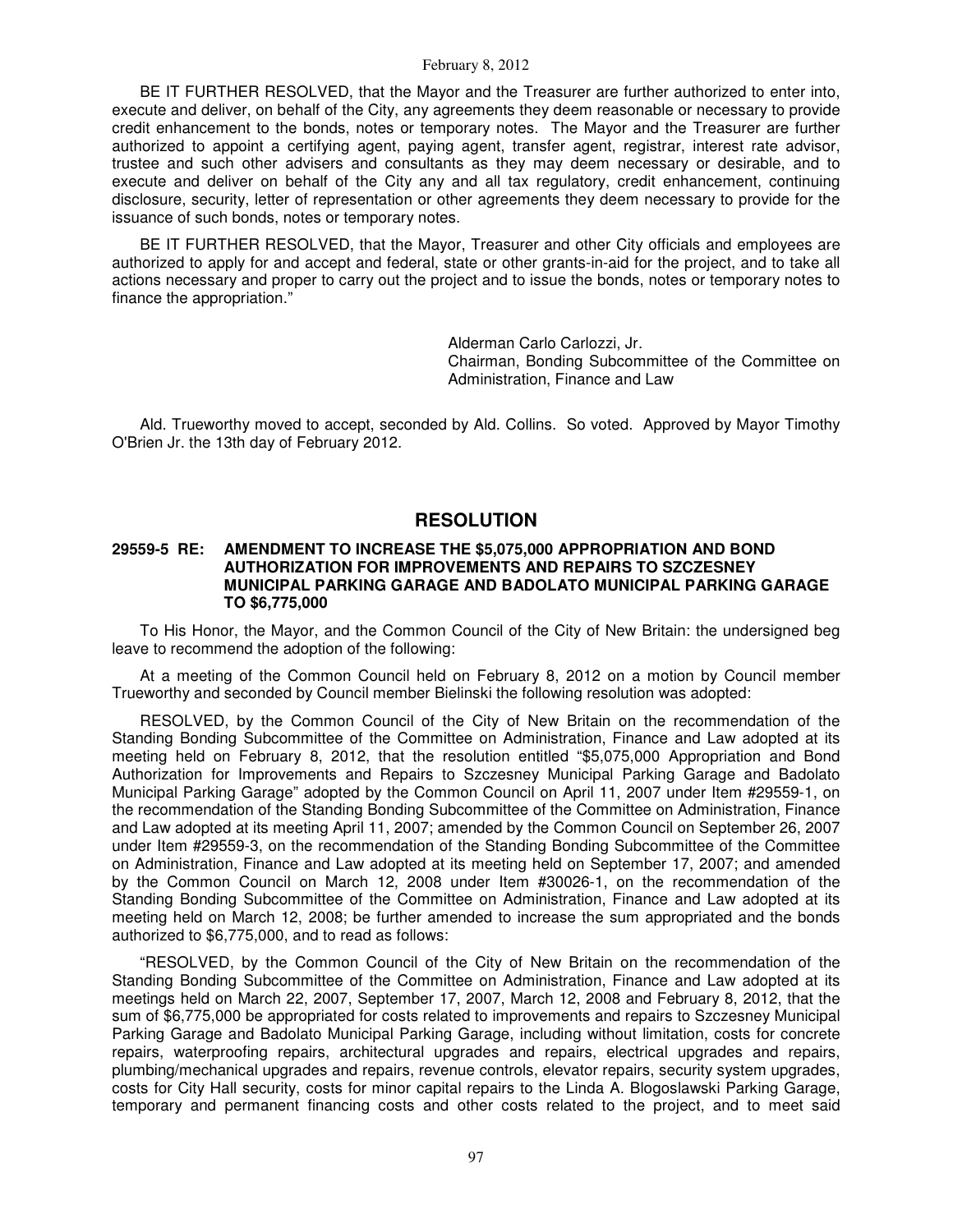appropriation and in lieu of a tax therefor, bonds, notes or temporary notes of the City be issued pursuant to Article XII of the City Charter and Chapter 109 of the Connecticut General Statutes, as amended, or any other provision of law thereto enabling, in an amount not to exceed \$6,775,000 or so much thereof as may be necessary after deducting grants or other sources of funds available for the project.

BE IT FURTHER RESOLVED, that the City hereby declares its official intent under Treasury Regulation Section 1.150-2 of the Internal Revenue Code of 1986, as amended, that project costs may be paid from temporary advances of available funds and that the City reasonably expects to reimburse any such advances from the proceeds of borrowings in an aggregate principal amount not in excess of the amount of borrowing authorized for the project; that the Mayor and Treasurer are authorized to bind the City pursuant to such representations and agreements as they deem necessary or advisable in order to ensure and maintain the continued exemption from Federal income taxation of interest on the bonds, notes or temporary notes authorized by this resolution, if issued on a tax-exempt basis, including covenants to pay rebates of investment earnings to the United States in future years. While it is anticipated that the bonds or notes will qualify as tax exempt bonds, the Mayor and the Treasurer are authorized, upon the advice of bond counsel, to issue all or any portion of the bonds or notes as bonds or notes the interest on which is includable in the gross income of the owners thereof for federal income tax purposes and it is hereby found and determined that the issuance of any such bonds or notes is in the public interest.

BE IT FURTHER RESOLVED, that the bonds or notes may be sold in a single issue or may be consolidated with other authorized but unissued bonds or notes of the City. The bonds or notes shall be issued in fully registered form, be executed in the name and on behalf of the City by the facsimile or manual signatures of the Mayor and the Treasurer, bear the City seal or a facsimile thereof, be certified and payable at a bank or trust company designated by the Mayor and the Treasurer which bank or trust company may also be designated as the registrar and transfer agent, and be approved as to their legality by Bond Counsel to the City. The bonds or notes may be issued in one or more series, shall bear such rate or rates of interest, and be issued in book entry form. The bonds or notes shall be general obligations of the City and each of the bonds or notes shall recite that every requirement of law relating to its issue has been duly complied with, that such bonds or notes are within every debt and other limit prescribed by law, and that the full faith and credit of the City are pledged to the payment of the principal thereof and interest thereon. The aggregate principal amount of bonds or notes to be issued, the annual installments of principal, redemption provisions, if any, the date, interest rate or rates, form and manner of sale, time of issuance and sale, designation, price, maturities, and other terms, details and particulars of such bonds or notes shall be determined by the Mayor and the Treasurer.

BE IT FURTHER RESOLVED, that the Mayor and Treasurer are authorized to issue temporary notes in anticipation of the receipt of the proceeds of said bonds or notes and the receipt of any federal, state or other grant-in-aid for the project. The notes shall be executed in the name and on behalf of the City by the facsimile or manual signatures of the Mayor and the Treasurer, bear the City seal or a facsimile thereof, be certified and payable at a bank or trust company designated by the Mayor and the Treasurer which bank or trust company may also be designated as the registrar and transfer agent, and be approved as to their legality by Bond Counsel to the City. The notes shall be issued with maturity dates in accordance with the Connecticut General Statutes, as amended. The notes shall be general obligations of the City and each of the bonds shall recite that every requirement of law relating to its issue has been duly complied with, that such notes are within every debt and other limit prescribed by law, and that the full faith and credit of the City are pledged to the payment of the principal thereof and interest thereon. The net interest cost on such notes, including renewals thereof, and the expense of preparing, issuing, and marketing such notes, to the extent paid from the proceeds from the issuance of bonds or notes, shall be included as a cost of the project.

BE IT FURTHER RESOLVED, that the bonds, notes or temporary notes may be sold by the Mayor and Treasurer in a public sale, sealed proposal or a negotiated underwriting and the Mayor and the Treasurer are authorized to select the underwriter or underwriters and to enter into, execute and deliver on behalf of the City a contract of purchase for such bonds, notes or temporary notes on such terms and conditions as they shall determine.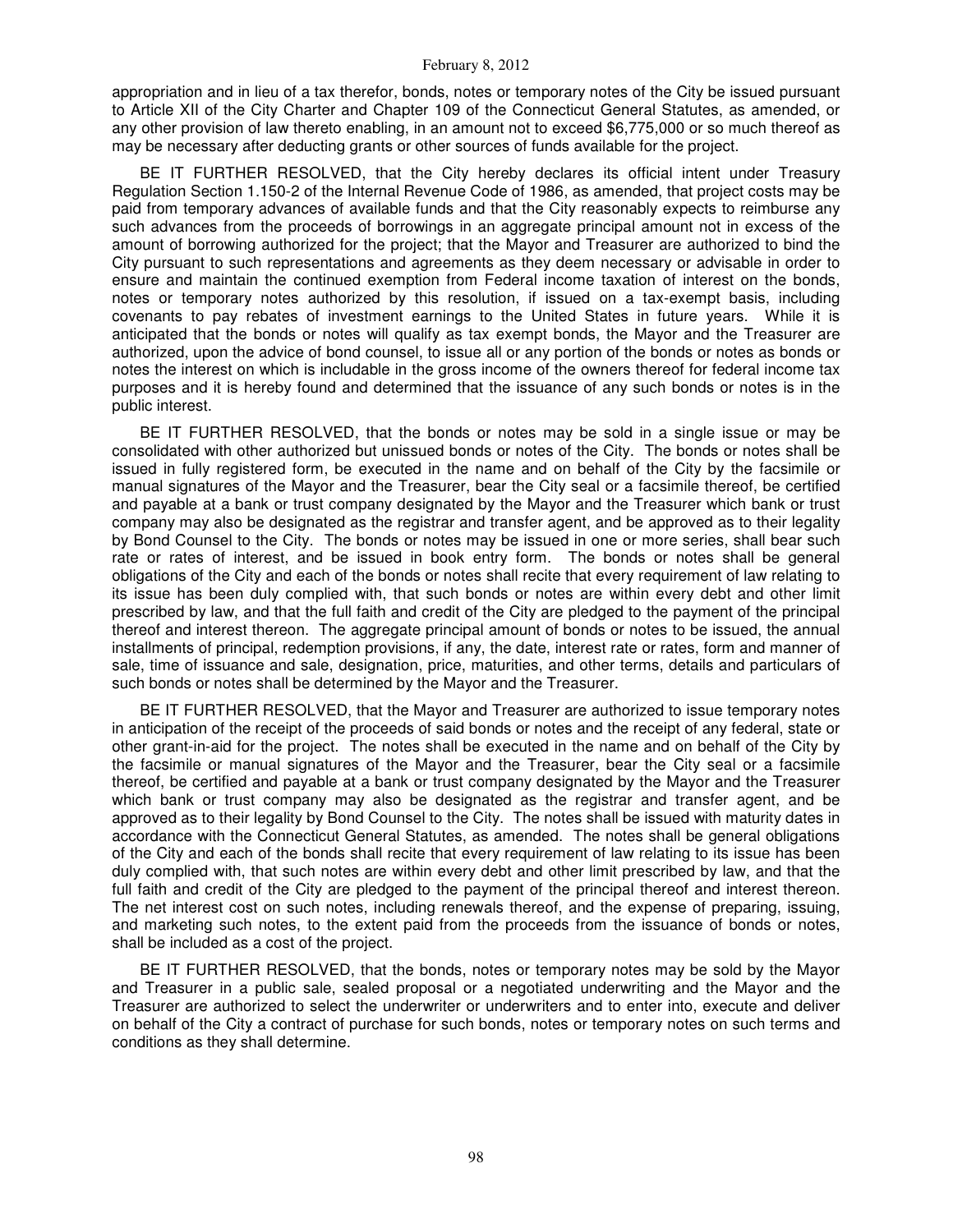BE IT FURTHER RESOLVED, that the Mayor and the Treasurer are hereby authorized, on behalf of the City, to enter into agreements or otherwise covenant for the benefit of bondholders to provide information on an annual or other periodic basis to the Municipal Securities Rulemaking Board or any other municipal securities information repositories or state based information repositories (the "Repositories") and to provide notices to the Repositories of material events as enumerated in Securities and Exchange Commission Exchange Act Rule 15c2-12, as amended, as may be necessary, appropriate or desirable to effect the sale of the bonds, notes or temporary authorized by this resolution. Any agreements or representations to provide information to Repositories made prior hereto are hereby confirmed, ratified and approved.

BE IT FURTHER RESOLVED, that the Mayor and the Treasurer are further authorized to enter into, execute and deliver, on behalf of the City, any agreements they deem reasonable or necessary to provide credit enhancement to the bonds, notes or temporary notes. The Mayor and the Treasurer are further authorized to appoint a certifying agent, paying agent, transfer agent, registrar, interest rate advisor, trustee and such other advisers and consultants as they may deem necessary or desirable, and to execute and deliver on behalf of the City any and all tax regulatory, credit enhancement, continuing disclosure, security, letter of representation or other agreements they deem necessary to provide for the issuance of such bonds, notes or temporary notes.

BE IT FURTHER RESOLVED, that the Mayor, Treasurer and other City officials and employees are authorized to apply for and accept and federal, state or other grants-in-aid for the project, and to take all actions necessary and proper to carry out the project and to issue the bonds, notes or temporary notes to finance the appropriation."

### Alderman Michael W. Trueworthy

Ald. Trueworthy moved to accept and adopt, seconded by Ald. Bielinski. Roll call vote – 14 in favor, 0 opposed. IN FAVOR: Ald. Trueworthy, Magnuszewski, Centeno, DeFronzo, Sanchez, Collins, Black, Carlozzi, Hermanowski, Platosz, Brown, Freeman, Giantonio and Bielinski. Approved by Mayor Timothy O'Brien Jr. the 13th. day of February 2012.

# **REPORT OF THE BONDING COMMITTEE**

## **31757 RE: \$5,750,000 APPROPRIATION AND BOND AUTHORIZATION FOR THE REPLACEMENT OF THE CITYWIDE RADIO TELECOMMUNICATIONS SYSTEM**

To His Honor, the Mayor, and the Common Council of the City of New Britain: the undersigned beg leave to report the following:

At a meeting of the Standing Bonding Subcommittee of the Committee on Administration, Finance and Law held on February 8, 2012 on a motion by Committee member Trueworthy and seconded by Committee member Bielinski, the following resolution was adopted:

"RESOLVED, that the Standing Subcommittee of the Committee on Administration, Finance and Law recommends to the Common Council, that the sum of \$5,750,000 be appropriated for the replacement of the Citywide radio telecommunications system (the "Project"). The Project includes planning, design, architectural and engineering services, construction costs, materials, equipment and fixtures, temporary and permanent financing costs and other costs related to the Project. To meet said appropriation and in lieu of a tax therefor, bonds, notes or temporary notes of the City be issued pursuant to Article XII of the City Charter and Chapter 109 of the Connecticut General Statutes, as amended, or any other provision of law thereto enabling, in an amount not to exceed \$5,750,000 or so much thereof as may be necessary after deducting grants or other sources of funds available for the project.

BE IT FURTHER RESOLVED, that the Standing Bonding Subcommittee of the Committee on Administration, Finance and Law recommends to the Common Council that the City hereby declares its official intent under Treasury Regulation Section 1.150-2 of the Internal Revenue Code of 1986, as amended, that project costs may be paid from temporary advances of available funds and that the City reasonably expects to reimburse any such advances from the proceeds of borrowings in an aggregate principal amount not in excess of the amount of borrowing authorized for the project; that the Mayor and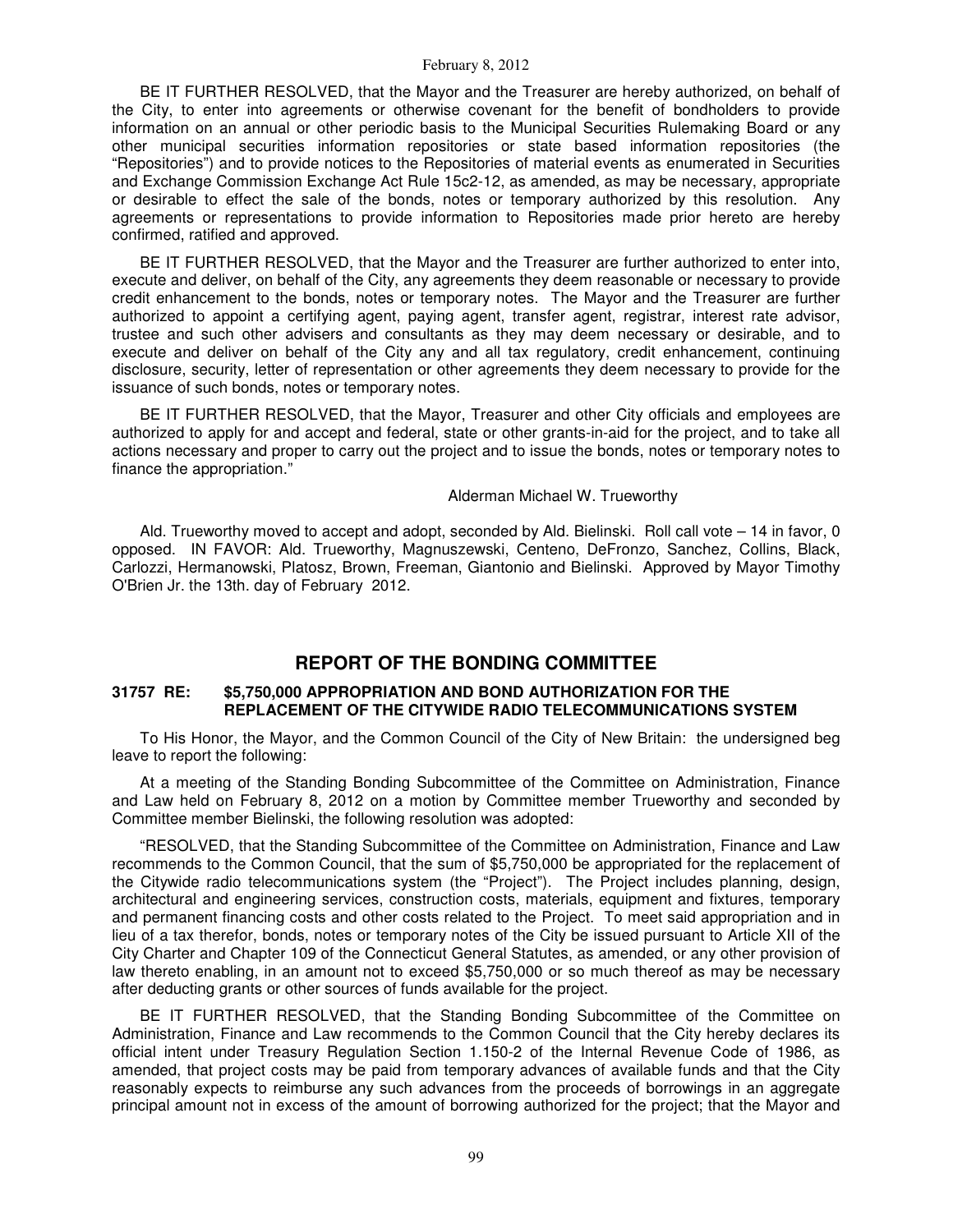Treasurer are authorized to bind the City pursuant to such representations and agreements as they deem necessary or advisable in order to ensure and maintain the continued exemption from Federal income taxation of interest on the bonds, notes or temporary notes authorized by this resolution, if issued on a tax-exempt basis, including covenants to pay rebates of investment earnings to the United States in future years. While it is anticipated that the bonds or notes will qualify as tax exempt bonds, the Mayor and the Treasurer are authorized, upon the advice of bond counsel, to issue all or any portion of the bonds or notes as bonds or notes the interest on which is includable in the gross income of the owners thereof for federal income tax purposes and it is hereby found and determined that the issuance of any such bonds or notes is in the public interest.

BE IT FURTHER RESOLVED, that the Standing Bonding Subcommittee of the Committee on Administration, Finance and Law recommends to the Common Council that the bonds or notes may be sold in a single issue or may be consolidated with other authorized but unissued bonds or notes of the City. The bonds or notes shall be issued in fully registered form, be executed in the name and on behalf of the City by the facsimile or manual signatures of the Mayor and the Treasurer, bear the City seal or a facsimile thereof, be certified and payable at a bank or trust company designated by the Mayor and the Treasurer which bank or trust company may also be designated as the registrar and transfer agent, and be approved as to their legality by Bond Counsel to the City. The bonds or notes may be issued in one or more series, shall bear such rate or rates of interest, and be issued in book entry form. The bonds or notes shall be general obligations of the City and each of the bonds or notes shall recite that every requirement of law relating to its issue has been duly complied with, that such bonds or notes are within every debt and other limit prescribed by law, and that the full faith and credit of the City are pledged to the payment of the principal thereof and interest thereon. The aggregate principal amount of bonds or notes to be issued, the annual installments of principal, redemption provisions, if any, the date, interest rate or rates, form and manner of sale, time of issuance and sale, designation, price, maturities, and other terms, details and particulars of such bonds or notes shall be determined by the Mayor and the Treasurer.

BE IT FURTHER RESOLVED, that the Standing Bonding Subcommittee of the Committee on Administration, Finance and Law recommends to the Common Council that the Mayor and Treasurer are authorized to issue temporary notes in anticipation of the receipt of the proceeds of said bonds or notes and the receipt of any federal, state or other grant-in-aid for the project. The notes shall be executed in the name and on behalf of the City by the facsimile or manual signatures of the Mayor and the Treasurer, bear the City seal or a facsimile thereof, be certified and payable at a bank or trust company designated by the Mayor and the Treasurer which bank or trust company may also be designated as the registrar and transfer agent, and be approved as to their legality by Bond Counsel to the City. The notes shall be issued with maturity dates in accordance with the Connecticut General Statutes, as amended. The notes shall be general obligations of the City and each of the bonds shall recite that every requirement of law relating to its issue has been duly complied with, that such notes are within every debt and other limit prescribed by law, and that the full faith and credit of the City are pledged to the payment of the principal thereof and interest thereon. The net interest cost on such notes, including renewals thereof, and the expense of preparing, issuing, and marketing such notes, to the extent paid from the proceeds from the issuance of bonds or notes, shall be included as a cost of the project.

BE IT FURTHER RESOLVED, that the Standing Bonding Subcommittee of the Committee on Administration, Finance and Law recommends to the Common Council that the bonds, notes or temporary notes may be sold by the Mayor and Treasurer in a public sale, sealed proposal or a negotiated underwriting and the Mayor and the Treasurer are authorized to select the underwriter or underwriters and to enter into, execute and deliver on behalf of the City a contract of purchase for such bonds, notes or temporary notes on such terms and conditions as they shall determine.

BE IT FURTHER RESOLVED, that the Standing Bonding Subcommittee of the Committee on Administration, Finance and Law recommends to the Common Council that the Mayor and the Treasurer are hereby authorized, on behalf of the City, to enter into agreements or otherwise covenant for the benefit of bondholders to provide information on an annual or other periodic basis to the Municipal Securities Rulemaking Board or any other municipal securities information repositories or state based information repositories (the "Repositories") and to provide notices to the Repositories of material events as enumerated in Securities and Exchange Commission Exchange Act Rule 15c2-12, as amended, as may be necessary, appropriate or desirable to effect the sale of the bonds, notes or temporary authorized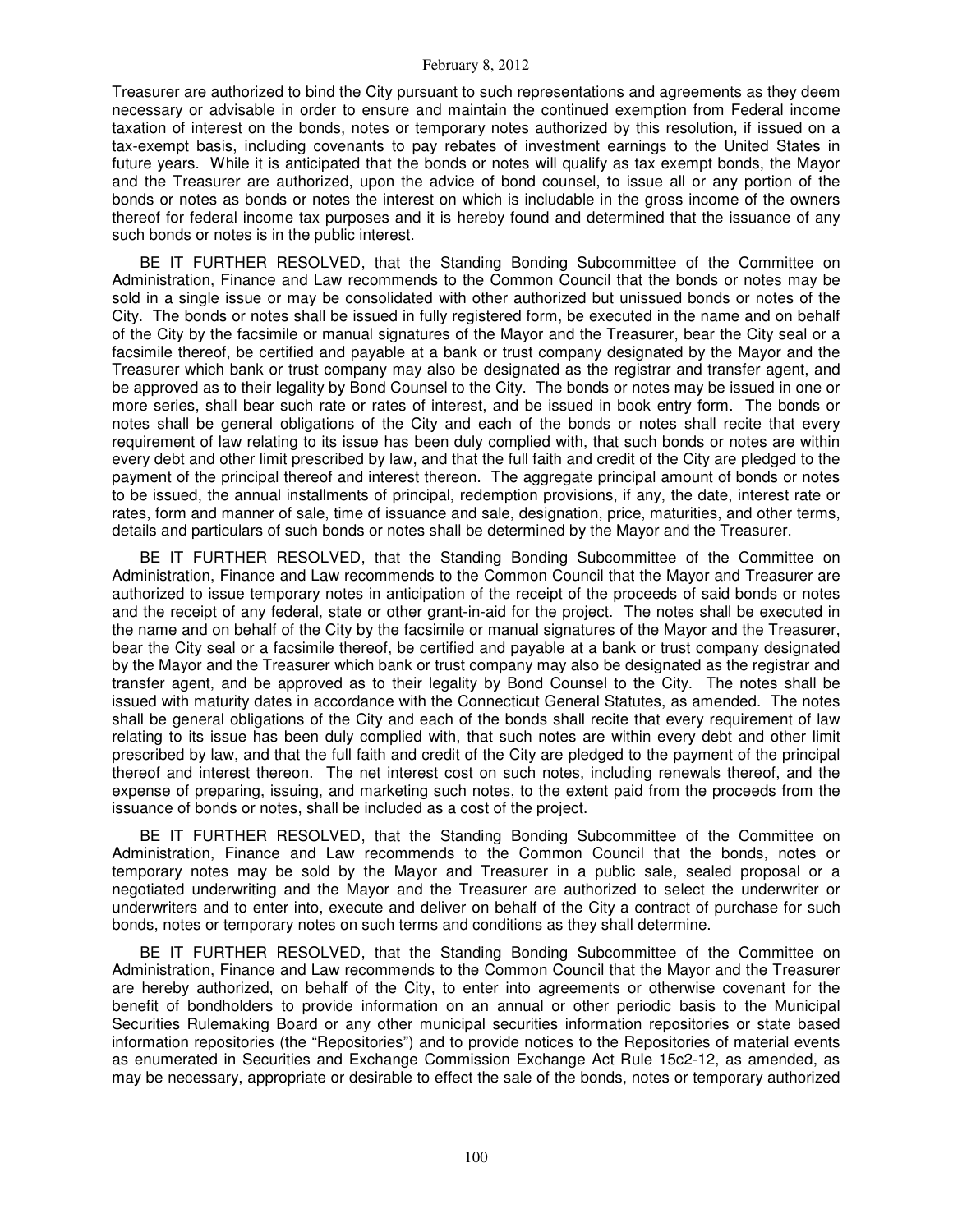by this resolution. Any agreements or representations to provide information to Repositories made prior hereto are hereby confirmed, ratified and approved.

BE IT FURTHER RESOLVED, that the Standing Bonding Subcommittee of the Committee on Administration, Finance and Law recommends to the Common Council that the Mayor and the Treasurer are further authorized to enter into, execute and deliver, on behalf of the City, any agreements they deem reasonable or necessary to provide credit enhancement to the bonds, notes or temporary notes. The Mayor and the Treasurer are further authorized to appoint a certifying agent, paying agent, transfer agent, registrar, interest rate advisor, trustee and such other advisers and consultants as they may deem necessary or desirable, and to execute and deliver on behalf of the City any and all tax regulatory, credit enhancement, continuing disclosure, security, letter of representation or other agreements they deem necessary to provide for the issuance of such bonds, notes or temporary notes.

BE IT FURTHER RESOLVED, that the Standing Bonding Subcommittee of the Committee on Administration, Finance and Law recommends to the Common Council that the Mayor, Treasurer and other City officials and employees are authorized to apply for and accept and federal, state or other grants-in-aid for the project, and to take all actions necessary and proper to carry out the project and to issue the bonds, notes or temporary notes to finance the appropriation."

> Alderman Carlo Carlozzi, Jr. Chairman, Bonding Subcommittee of the Committee on Administration, Finance and Law

Ald. Trueworthy moved to accept, seconded by Ald. Collins. So voted. Approved by Mayor Timothy O'Brien Jr. the 13th day of February 2012.

# **RESOLUTION**

## **31757-1 RE: \$5,750,000 APPROPRIATION AND BOND AUTHORIZATION FOR THE REPLACEMENT OF THE CITYWIDE RADIO TELECOMMUNICATIONS SYSTEM**

To His Honor, the Mayor, and the Common Council of the City of New Britain: the undersigned beg leave to recommend the adoption of the following:

At a meeting of the Common Council held on February 8, 2012 on a motion by Council member Trueworthy and seconded by Council member Bielinski the following resolution was adopted:

RESOLVED, by the Common Council of the City of New Britain on the recommendation of the Standing Bonding Subcommittee of the Committee on Administration, Finance and Law adopted at its meeting held on February 8, 2012, that the sum of \$5,750,000 be appropriated for the replacement of the Citywide radio telecommunications system (the "Project") The Project includes planning, design, architectural and engineering services, construction costs, materials, equipment and fixtures, temporary and permanent financing costs and other costs related to the Project. To meet said appropriation and in lieu of a tax therefor, bonds, notes or temporary notes of the City be issued pursuant to Article XII of the City Charter and Chapter 109 of the Connecticut General Statutes, as amended, or any other provision of law thereto enabling, in an amount not to exceed \$5,750,000 or so much thereof as may be necessary after deducting grants or other sources of funds available for the project.

BE IT FURTHER RESOLVED, that the City hereby declares its official intent under Treasury Regulation Section 1.150-2 of the Internal Revenue Code of 1986, as amended, that project costs may be paid from temporary advances of available funds and that the City reasonably expects to reimburse any such advances from the proceeds of borrowings in an aggregate principal amount not in excess of the amount of borrowing authorized for the project; that the Mayor and Treasurer are authorized to bind the City pursuant to such representations and agreements as they deem necessary or advisable in order to ensure and maintain the continued exemption from Federal income taxation of interest on the bonds, notes or temporary notes authorized by this resolution, if issued on a tax-exempt basis, including covenants to pay rebates of investment earnings to the United States in future years. While it is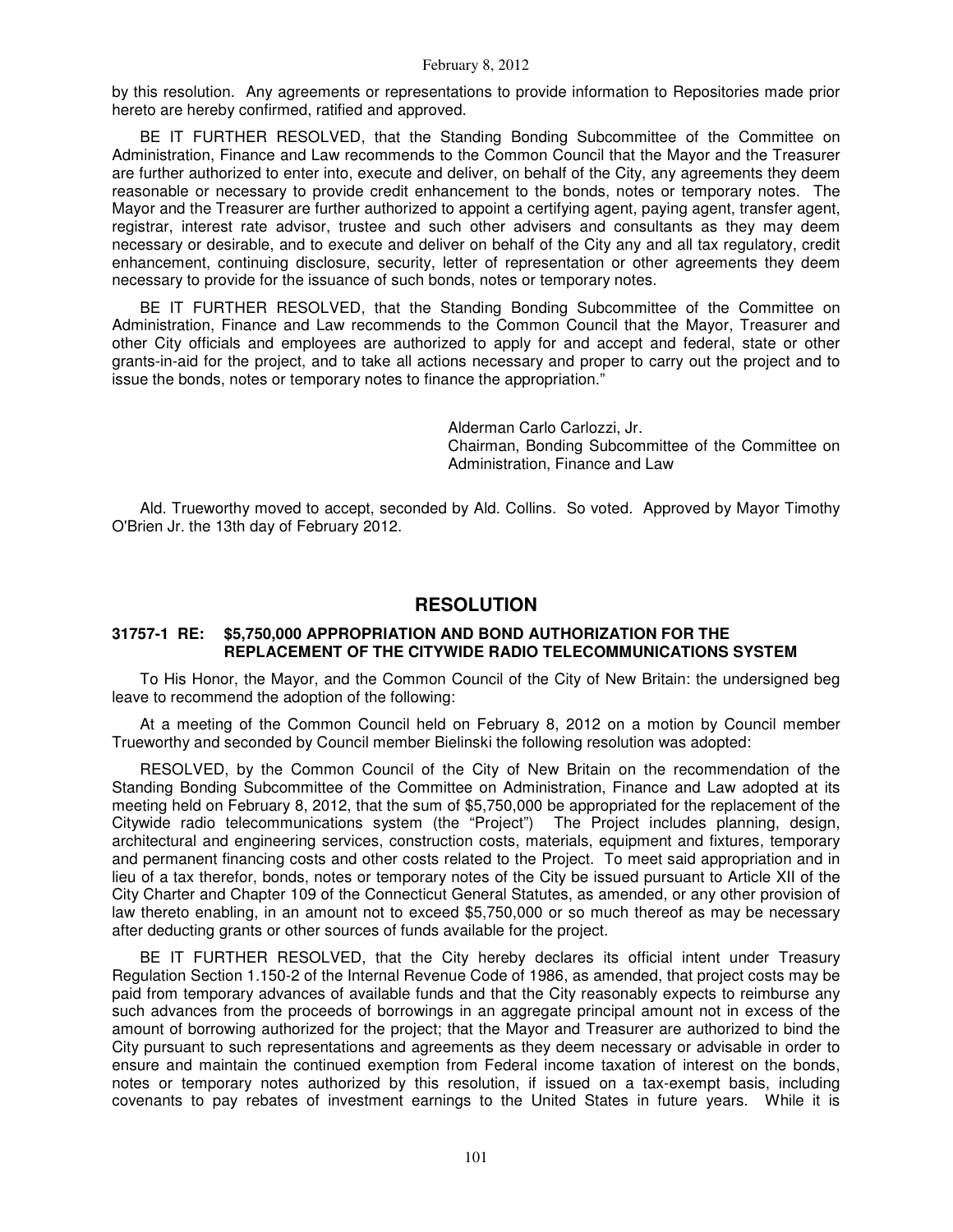anticipated that the bonds or notes will qualify as tax exempt bonds, the Mayor and the Treasurer are authorized, upon the advice of bond counsel, to issue all or any portion of the bonds or notes as bonds or notes the interest on which is includable in the gross income of the owners thereof for federal income tax purposes and it is hereby found and determined that the issuance of any such bonds or notes is in the public interest.

BE IT FURTHER RESOLVED, that the bonds or notes may be sold in a single issue or may be consolidated with other authorized but unissued bonds or notes of the City. The bonds or notes shall be issued in fully registered form, be executed in the name and on behalf of the City by the facsimile or manual signatures of the Mayor and the Treasurer, bear the City seal or a facsimile thereof, be certified and payable at a bank or trust company designated by the Mayor and the Treasurer which bank or trust company may also be designated as the registrar and transfer agent, and be approved as to their legality by Bond Counsel to the City. The bonds or notes may be issued in one or more series, shall bear such rate or rates of interest, and be issued in book entry form. The bonds or notes shall be general obligations of the City and each of the bonds or notes shall recite that every requirement of law relating to its issue has been duly complied with, that such bonds or notes are within every debt and other limit prescribed by law, and that the full faith and credit of the City are pledged to the payment of the principal thereof and interest thereon. The aggregate principal amount of bonds or notes to be issued, the annual installments of principal, redemption provisions, if any, the date, interest rate or rates, form and manner of sale, time of issuance and sale, designation, price, maturities, and other terms, details and particulars of such bonds or notes shall be determined by the Mayor and the Treasurer.

BE IT FURTHER RESOLVED, that the Mayor and Treasurer are authorized to issue temporary notes in anticipation of the receipt of the proceeds of said bonds or notes and the receipt of any federal, state or other grant-in-aid for the project. The notes shall be executed in the name and on behalf of the City by the facsimile or manual signatures of the Mayor and the Treasurer, bear the City seal or a facsimile thereof, be certified and payable at a bank or trust company designated by the Mayor and the Treasurer which bank or trust company may also be designated as the registrar and transfer agent, and be approved as to their legality by Bond Counsel to the City. The notes shall be issued with maturity dates in accordance with the Connecticut General Statutes, as amended. The notes shall be general obligations of the City and each of the bonds shall recite that every requirement of law relating to its issue has been duly complied with, that such notes are within every debt and other limit prescribed by law, and that the full faith and credit of the City are pledged to the payment of the principal thereof and interest thereon. The net interest cost on such notes, including renewals thereof, and the expense of preparing, issuing, and marketing such notes, to the extent paid from the proceeds from the issuance of bonds or notes, shall be included as a cost of the project.

BE IT FURTHER RESOLVED, that the bonds, notes or temporary notes may be sold by the Mayor and Treasurer in a public sale, sealed proposal or a negotiated underwriting and the Mayor and the Treasurer are authorized to select the underwriter or underwriters and to enter into, execute and deliver on behalf of the City a contract of purchase for such bonds, notes or temporary notes on such terms and conditions as they shall determine.

BE IT FURTHER RESOLVED, that the Mayor and the Treasurer are hereby authorized, on behalf of the City, to enter into agreements or otherwise covenant for the benefit of bondholders to provide information on an annual or other periodic basis to the Municipal Securities Rulemaking Board or any other municipal securities information repositories or state based information repositories (the "Repositories") and to provide notices to the Repositories of material events as enumerated in Securities and Exchange Commission Exchange Act Rule 15c2-12, as amended, as may be necessary, appropriate or desirable to effect the sale of the bonds, notes or temporary authorized by this resolution. Any agreements or representations to provide information to Repositories made prior hereto are hereby confirmed, ratified and approved.

BE IT FURTHER RESOLVED, that the Mayor and the Treasurer are further authorized to enter into, execute and deliver, on behalf of the City, any agreements they deem reasonable or necessary to provide credit enhancement to the bonds, notes or temporary notes. The Mayor and the Treasurer are further authorized to appoint a certifying agent, paying agent, transfer agent, registrar, interest rate advisor, trustee and such other advisers and consultants as they may deem necessary or desirable, and to execute and deliver on behalf of the City any and all tax regulatory, credit enhancement, continuing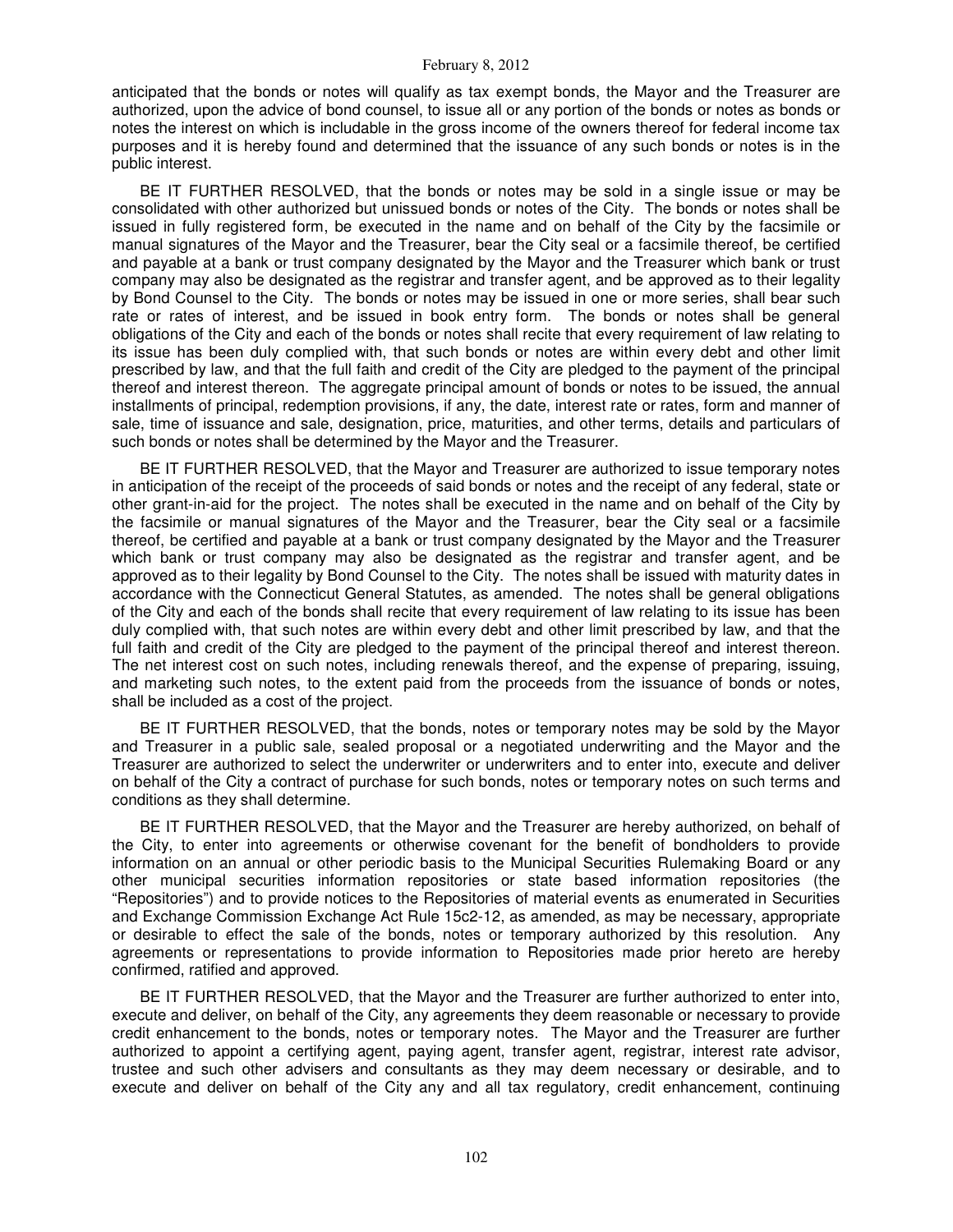disclosure, security, letter of representation or other agreements they deem necessary to provide for the issuance of such bonds, notes or temporary notes.

BE IT FURTHER RESOLVED, that the Mayor, Treasurer and other City officials and employees are authorized to apply for and accept and federal, state or other grants-in-aid for the project, and to take all actions necessary and proper to carry out the project and to issue the bonds, notes or temporary notes to finance the appropriation."

Alderman Michael W. Trueworthy

Ald. Trueworthy moved to accept and adopt, seconded by Ald. Bielinski. Roll call vote – 14 in favor, 0 opposed. IN FAVOR: Ald. Trueworthy, Magnuszewski, Centeno, DeFronzo, Sanchez, Collins, Black, Carlozzi, Hermanowski, Platosz, Brown, Freeman, Giantonio and Bielinski. Approved by Mayor Timothy O'Brien Jr. the 13th. day of February 2012.

# **REPORT OF THE BONDING COMMITTEE**

### **29949-3 RE: \$2,750,000 APPROPRIATION AND BOND AUTHORIZATION FOR THE LIABILITIES ASSOCIATED WITH THE TERMINATION OF A FORWARD INTEREST RATE SWAP AGREEMENT**

To His Honor, the Mayor, and the Common Council of the City of New Britain: the undersigned beg leave to report the following:

At a meeting of the Standing Bonding Subcommittee of the Committee on Administration, Finance and Law held on February 8, 2012 on a motion by Committee member Trueworthy and seconded by Committee member Bielinski, the following resolution was adopted:

WHEREAS, pursuant to a Resolution adopted by the Common Council on January 11, 2008 under Item 29949-1 on the recommendation of the Standing Bonding Subcommittee of the Committee on Administration, Finance and Law adopted at its meeting held on January 2, 2008, amended by the Common Council on April 13, 2011 under Item 29949-2 on the recommendation of the Standing Bonding Subcommittee of the Committee on Administration, Finance and Law adopted at its meeting on March 2, 2011 (the "Resolutions"), the City of New Britain (the "City") entered into an Interest Rate Swap Transaction with Deutsche Bank AG ("DBAG") dated January 16, 2008, revised as of May 4, 2011, a part of and subject to that certain ISDA Master Agreement, dated as of October 26, 2005 between DBAG and the City (the "Forward Dated Swap Agreement"); and

WHEREAS, the Forward Dated Swap Agreement established a fixed rate of interest of 3.807% on bonds which are to be issued in 2012, which interest rate will become effective on April 15, 2012; and

WHEREAS, the Resolutions provide that the Mayor and the Treasurer may terminate the Forward Dated Swap Agreement upon their determination that such termination is in the best interest of the City; and

WHEREAS, the termination of the Swap Agreement is expected to result in a termination payment being due to DBAG from the City.

NOW THEREFOR BE IT RESOLVED, that the Standing Subcommittee of the Committee on Administration, Finance and Law recommends to the Common Council, that the sum of \$2,750,000 be appropriated for the costs, expenses and liabilities arising from the termination of the Forward Sated Swap Agreement. To meet said appropriation and in lieu of a tax therefor, bonds, notes or temporary notes of the City be issued pursuant to Article XII of the City Charter and Chapter 109 of the Connecticut General Statutes, as amended, or any other provision of law thereto enabling, in an amount not to exceed \$2,750,000 or so much thereof as may be necessary after deducting grants or other sources of funds available for the project.

BE IT FURTHER RESOLVED, that the Standing Bonding Subcommittee of the Committee on Administration, Finance and Law recommends to the Common Council that the City hereby declares its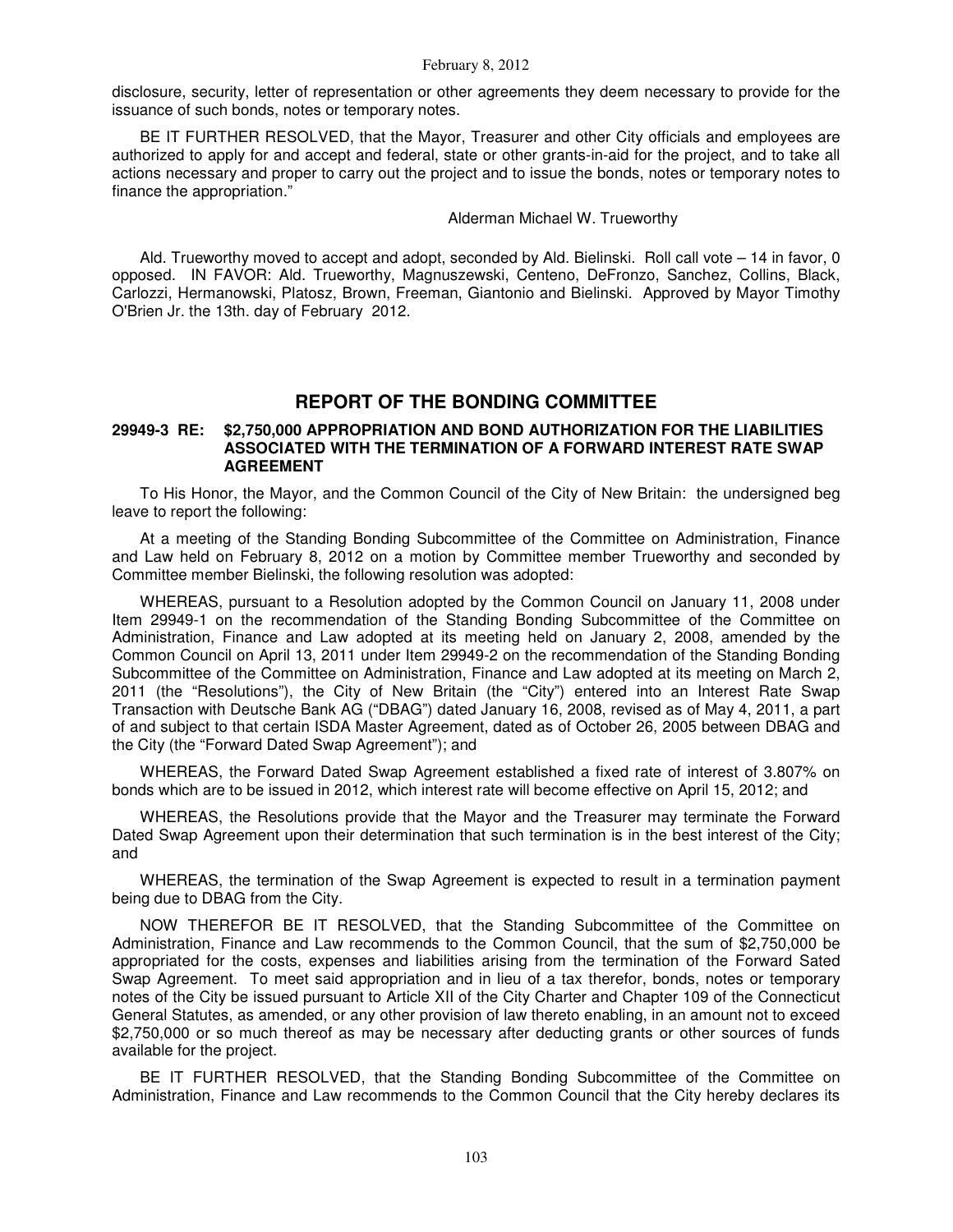official intent under Treasury Regulation Section 1.150-2 of the Internal Revenue Code of 1986, as amended, that project costs may be paid from temporary advances of available funds and that the City reasonably expects to reimburse any such advances from the proceeds of borrowings in an aggregate principal amount not in excess of the amount of borrowing authorized for the project; that the Mayor and Treasurer are authorized to bind the City pursuant to such representations and agreements as they deem necessary or advisable in order to ensure and maintain the continued exemption from Federal income taxation of interest on the bonds, notes or temporary notes authorized by this resolution, if issued on a tax-exempt basis, including covenants to pay rebates of investment earnings to the United States in future years. While it is anticipated that the bonds or notes will qualify as tax exempt bonds, the Mayor and the Treasurer are authorized, upon the advice of bond counsel, to issue all or any portion of the bonds or notes as bonds or notes the interest on which is includable in the gross income of the owners thereof for federal income tax purposes and it is hereby found and determined that the issuance of any such bonds or notes is in the public interest.

BE IT FURTHER RESOLVED, that the Standing Bonding Subcommittee of the Committee on Administration, Finance and Law recommends to the Common Council that the bonds or notes may be sold in a single issue or may be consolidated with other authorized but unissued bonds or notes of the City. The bonds or notes shall be issued in fully registered form, be executed in the name and on behalf of the City by the facsimile or manual signatures of the Mayor and the Treasurer, bear the City seal or a facsimile thereof, be certified and payable at a bank or trust company designated by the Mayor and the Treasurer which bank or trust company may also be designated as the registrar and transfer agent, and be approved as to their legality by Bond Counsel to the City. The bonds or notes may be issued in one or more series, shall bear such rate or rates of interest, and be issued in book entry form. The bonds or notes shall be general obligations of the City and each of the bonds or notes shall recite that every requirement of law relating to its issue has been duly complied with, that such bonds or notes are within every debt and other limit prescribed by law, and that the full faith and credit of the City are pledged to the payment of the principal thereof and interest thereon. The aggregate principal amount of bonds or notes to be issued, the annual installments of principal, redemption provisions, if any, the date, interest rate or rates, form and manner of sale, time of issuance and sale, designation, price, maturities, and other terms, details and particulars of such bonds or notes shall be determined by the Mayor and the Treasurer.

BE IT FURTHER RESOLVED, that the Standing Bonding Subcommittee of the Committee on Administration, Finance and Law recommends to the Common Council that the Mayor and Treasurer are authorized to issue temporary notes in anticipation of the receipt of the proceeds of said bonds or notes and the receipt of any federal, state or other grant-in-aid for the project. The notes shall be executed in the name and on behalf of the City by the facsimile or manual signatures of the Mayor and the Treasurer, bear the City seal or a facsimile thereof, be certified and payable at a bank or trust company designated by the Mayor and the Treasurer which bank or trust company may also be designated as the registrar and transfer agent, and be approved as to their legality by Bond Counsel to the City. The notes shall be issued with maturity dates in accordance with the Connecticut General Statutes, as amended. The notes shall be general obligations of the City and each of the bonds shall recite that every requirement of law relating to its issue has been duly complied with, that such notes are within every debt and other limit prescribed by law, and that the full faith and credit of the City are pledged to the payment of the principal thereof and interest thereon. The net interest cost on such notes, including renewals thereof, and the expense of preparing, issuing, and marketing such notes, to the extent paid from the proceeds from the issuance of bonds or notes, shall be included as a cost of the project.

BE IT FURTHER RESOLVED, that the Standing Bonding Subcommittee of the Committee on Administration, Finance and Law recommends to the Common Council that the bonds, notes or temporary notes may be sold by the Mayor and Treasurer in a public sale, sealed proposal or a negotiated underwriting and the Mayor and the Treasurer are authorized to select the underwriter or underwriters and to enter into, execute and deliver on behalf of the City a contract of purchase for such bonds, notes or temporary notes on such terms and conditions as they shall determine.

BE IT FURTHER RESOLVED, that the Standing Bonding Subcommittee of the Committee on Administration, Finance and Law recommends to the Common Council that the Mayor and the Treasurer are hereby authorized, on behalf of the City, to enter into agreements or otherwise covenant for the benefit of bondholders to provide information on an annual or other periodic basis to the Municipal Securities Rulemaking Board or any other municipal securities information repositories or state based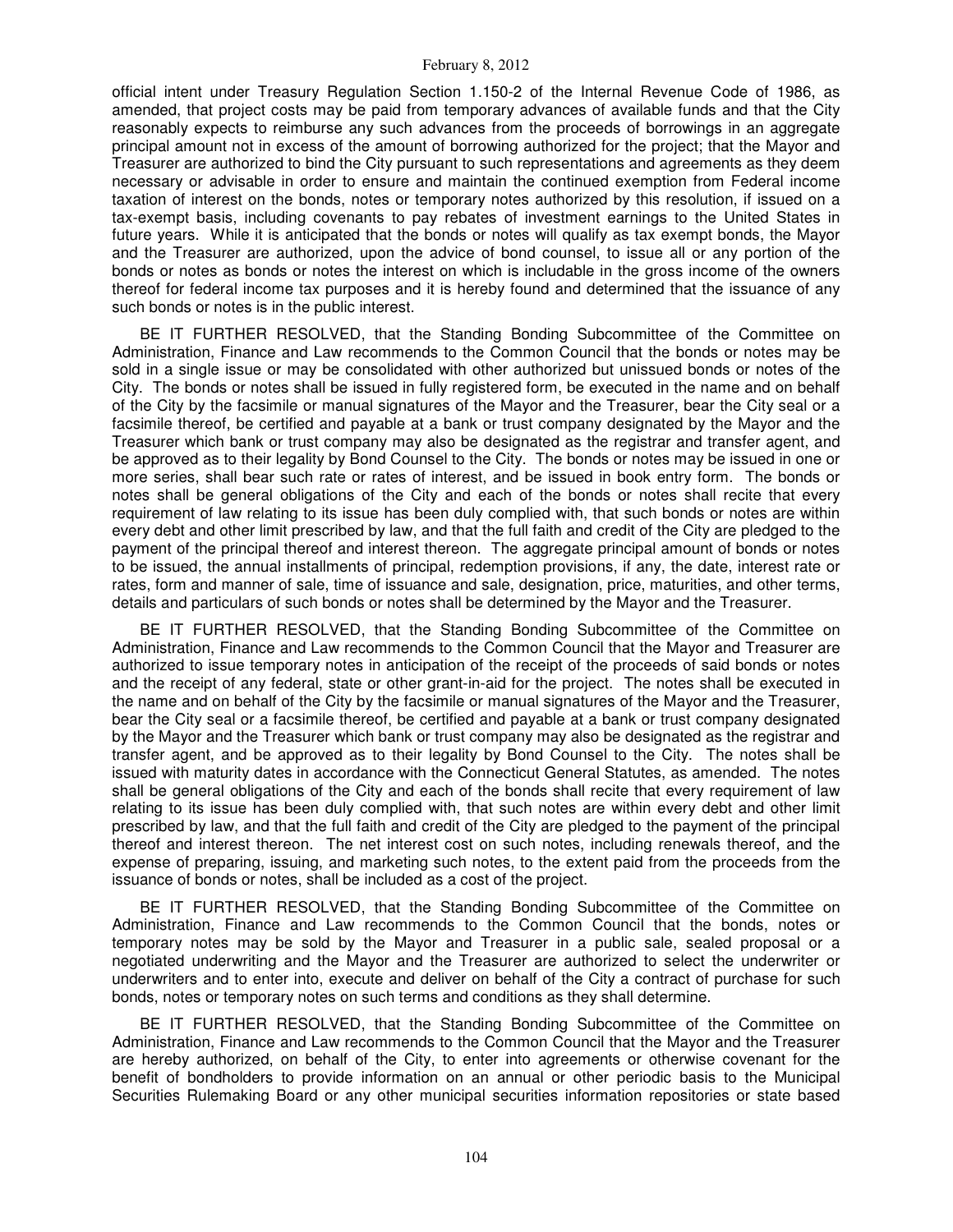information repositories (the "Repositories") and to provide notices to the Repositories of material events as enumerated in Securities and Exchange Commission Exchange Act Rule 15c2-12, as amended, as may be necessary, appropriate or desirable to effect the sale of the bonds, notes or temporary authorized by this resolution. Any agreements or representations to provide information to Repositories made prior hereto are hereby confirmed, ratified and approved.

BE IT FURTHER RESOLVED, that the Standing Bonding Subcommittee of the Committee on Administration, Finance and Law recommends to the Common Council that the Mayor and the Treasurer are further authorized to enter into, execute and deliver, on behalf of the City, any agreements they deem reasonable or necessary to provide credit enhancement to the bonds, notes or temporary notes. The Mayor and the Treasurer are further authorized to appoint a certifying agent, paying agent, transfer agent, registrar, interest rate advisor, trustee and such other advisers and consultants as they may deem necessary or desirable, and to execute and deliver on behalf of the City any and all tax regulatory, credit enhancement, continuing disclosure, security, letter of representation or other agreements they deem necessary to provide for the issuance of such bonds, notes or temporary notes.

BE IT FURTHER RESOLVED, that the Standing Bonding Subcommittee of the Committee on Administration, Finance and Law recommends to the Common Council that the Mayor, Treasurer and other City officials and employees are authorized to apply for and accept and federal, state or other grants-in-aid for the project, and to take all actions necessary and proper to carry out the project and to issue the bonds, notes or temporary notes to finance the appropriation."

> Alderman Carlo Carlozzi, Jr. Chairman, Bonding Subcommittee of the Committee on Administration, Finance and Law

Ald. Trueworthy moved to accept, seconded by Ald. Collins. So voted. Approved by Mayor Timothy O'Brien Jr. the 13th day of February 2012.

## **RESOLUTION**

## **29949-4 \$2,750,000 APPROPRIATION AND BOND AUTHORIZATION FOR THE LIABILITIES ASSOCIATED WITH THE TERMINATION OF A FORWARD INTEREST RATE SWAP AGREEMENT**

To His Honor, the Mayor, and the Common Council of the City of New Britain: the undersigned beg leave to recommend the adoption of the following:

At a meeting of the Common Council held on February 8, 2012 on a motion by Council member Trueworthy and seconded by Council member Bielinski the following resolution was adopted:

WHEREAS, pursuant to a Resolution adopted by the Common Council on January 11, 2008 under Item 29949-1 on the recommendation of the Standing Bonding Subcommittee of the Committee on Administration, Finance and Law adopted at its meeting held on January 2, 2008, amended by the Common Council on April 13, 2011 under Item 29949-2 on the recommendation of the Standing Bonding Subcommittee of the Committee on Administration, Finance and Law adopted at its meeting on March 2, 2011 (the "Resolutions"), the City of New Britain (the "City") entered into an Interest Rate Swap Transaction with Deutsche Bank AG ("DBAG") dated January 16, 2008, revised as of May 4, 2011, a part of and subject to that certain ISDA Master Agreement, dated as of October 26, 2005 between DBAG and the City (the "Forward Dated Swap Agreement"); and

WHEREAS, the Forward Dated Swap Agreement established a fixed rate of interest of 3.807% on bonds which are to be issued in 2012, which interest rate will become effective on April 15, 2012; and

WHEREAS, the Resolutions provide that the Mayor and the Treasurer may terminate the Forward Dated Swap Agreement upon their determination that such termination is in the best interest of the City; and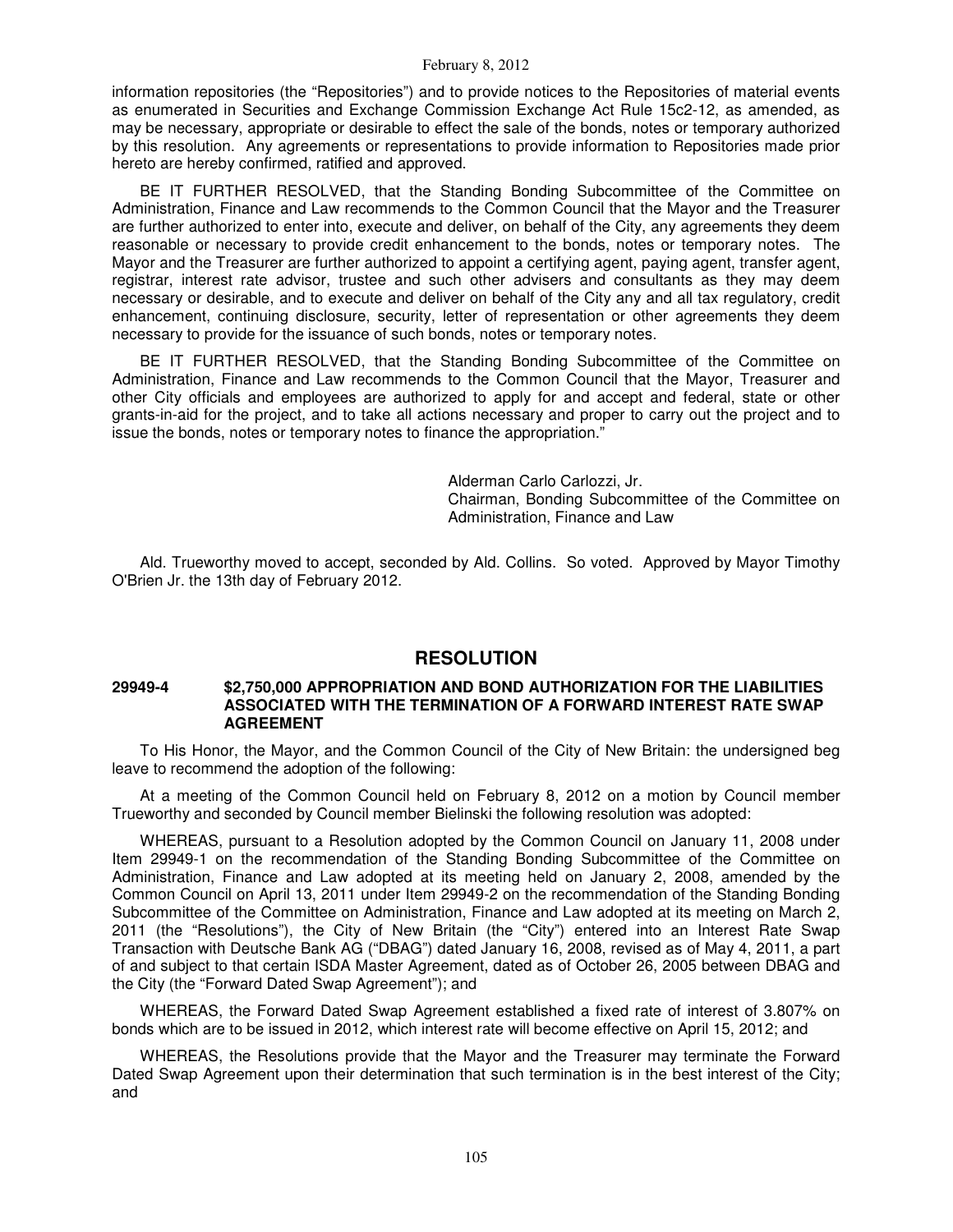WHEREAS, the termination of the Swap Agreement is expected to result in a termination payment being due to DBAG from the City.

NOW THEREFOR BE IT RESOLVED, by the Common Council of the City of New Britain on the recommendation of the Standing Bonding Subcommittee of the Committee on Administration, Finance and Law adopted at its meeting held on February 8, 2012, that the sum of \$2,750,000 be appropriated for the costs, expenses and liabilities arising from the termination of the Forward Dated Swap Agreement. To meet said appropriation and in lieu of a tax therefor, bonds, notes or temporary notes of the City be issued pursuant to Article XII of the City Charter and Chapter 109 of the Connecticut General Statutes, as amended, or any other provision of law thereto enabling, in an amount not to exceed \$2,750,000 or so much thereof as may be necessary after deducting grants or other sources of funds available for the project.

BE IT FURTHER RESOLVED, that the City hereby declares its official intent under Treasury Regulation Section 1.150-2 of the Internal Revenue Code of 1986, as amended, that project costs may be paid from temporary advances of available funds and that the City reasonably expects to reimburse any such advances from the proceeds of borrowings in an aggregate principal amount not in excess of the amount of borrowing authorized for the project; that the Mayor and Treasurer are authorized to bind the City pursuant to such representations and agreements as they deem necessary or advisable in order to ensure and maintain the continued exemption from Federal income taxation of interest on the bonds, notes or temporary notes authorized by this resolution, if issued on a tax-exempt basis, including covenants to pay rebates of investment earnings to the United States in future years. While it is anticipated that the bonds or notes will qualify as tax exempt bonds, the Mayor and the Treasurer are authorized, upon the advice of bond counsel, to issue all or any portion of the bonds or notes as bonds or notes the interest on which is includable in the gross income of the owners thereof for federal income tax purposes and it is hereby found and determined that the issuance of any such bonds or notes is in the public interest.

BE IT FURTHER RESOLVED, that the bonds or notes may be sold in a single issue or may be consolidated with other authorized but unissued bonds or notes of the City. The bonds or notes shall be issued in fully registered form, be executed in the name and on behalf of the City by the facsimile or manual signatures of the Mayor and the Treasurer, bear the City seal or a facsimile thereof, be certified and payable at a bank or trust company designated by the Mayor and the Treasurer which bank or trust company may also be designated as the registrar and transfer agent, and be approved as to their legality by Bond Counsel to the City. The bonds or notes may be issued in one or more series, shall bear such rate or rates of interest, and be issued in book entry form. The bonds or notes shall be general obligations of the City and each of the bonds or notes shall recite that every requirement of law relating to its issue has been duly complied with, that such bonds or notes are within every debt and other limit prescribed by law, and that the full faith and credit of the City are pledged to the payment of the principal thereof and interest thereon. The aggregate principal amount of bonds or notes to be issued, the annual installments of principal, redemption provisions, if any, the date, interest rate or rates, form and manner of sale, time of issuance and sale, designation, price, maturities, and other terms, details and particulars of such bonds or notes shall be determined by the Mayor and the Treasurer.

BE IT FURTHER RESOLVED, that the Mayor and Treasurer are authorized to issue temporary notes in anticipation of the receipt of the proceeds of said bonds or notes and the receipt of any federal, state or other grant-in-aid for the project. The notes shall be executed in the name and on behalf of the City by the facsimile or manual signatures of the Mayor and the Treasurer, bear the City seal or a facsimile thereof, be certified and payable at a bank or trust company designated by the Mayor and the Treasurer which bank or trust company may also be designated as the registrar and transfer agent, and be approved as to their legality by Bond Counsel to the City. The notes shall be issued with maturity dates in accordance with the Connecticut General Statutes, as amended. The notes shall be general obligations of the City and each of the bonds shall recite that every requirement of law relating to its issue has been duly complied with, that such notes are within every debt and other limit prescribed by law, and that the full faith and credit of the City are pledged to the payment of the principal thereof and interest thereon. The net interest cost on such notes, including renewals thereof, and the expense of preparing, issuing, and marketing such notes, to the extent paid from the proceeds from the issuance of bonds or notes, shall be included as a cost of the project.